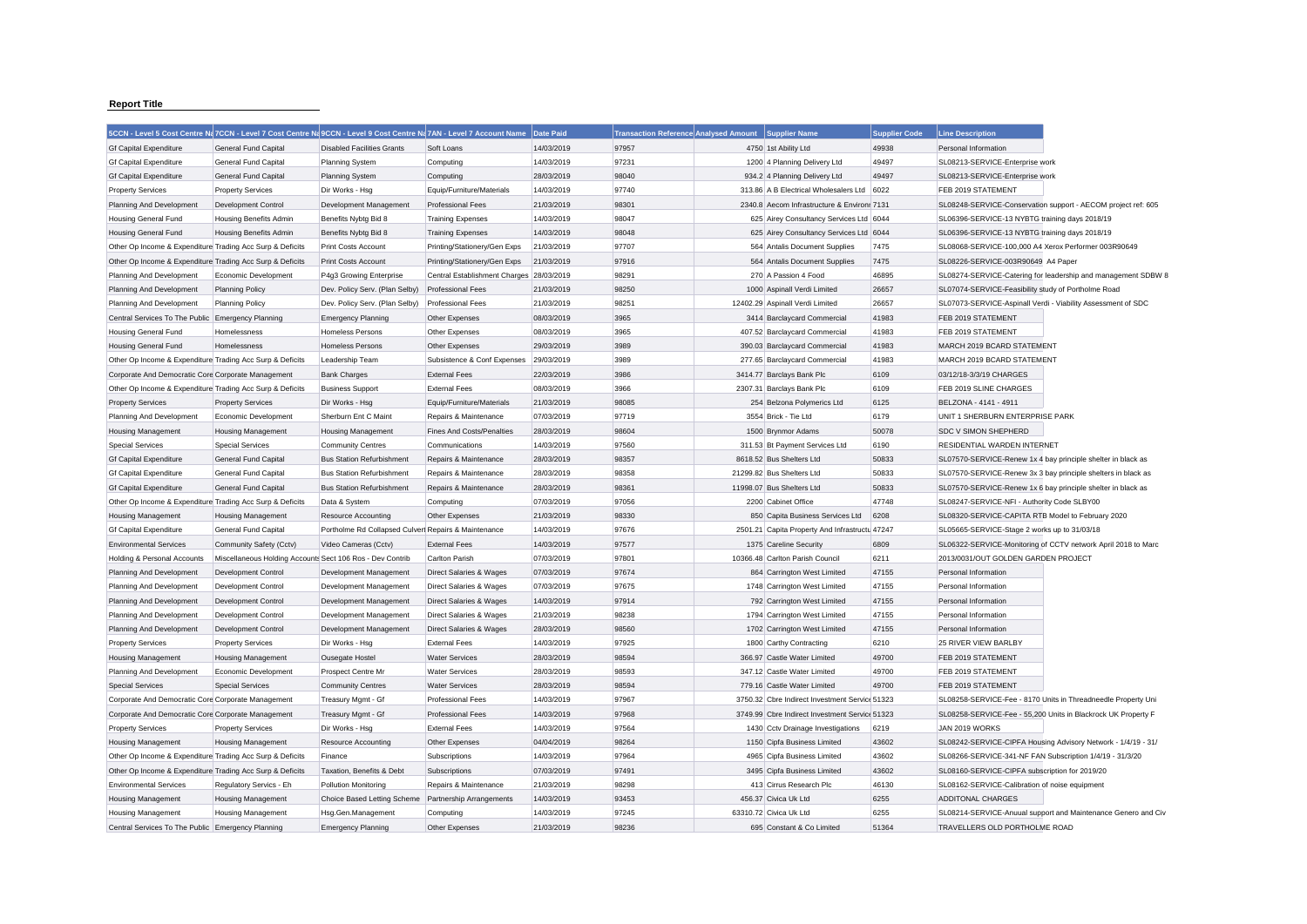| Hra Capital Expenditure                                   | <b>Hra Capital</b>                                         | Sheltered Homes Adaption                          | Repairs & Maintenance        | 28/03/2019 | 98654 | 480.51 Coram Uk Holding Ltd                  | 51386 | <b>CURVED RAIL ETC</b>                                      |                                                               |
|-----------------------------------------------------------|------------------------------------------------------------|---------------------------------------------------|------------------------------|------------|-------|----------------------------------------------|-------|-------------------------------------------------------------|---------------------------------------------------------------|
| <b>Special Services</b>                                   | <b>Special Services</b>                                    | <b>Community Centres</b>                          | <b>Energy Costs</b>          | 28/03/2019 | 98400 | 280.6 Corona Energy Retail 4 Ltd             | 48435 | CALCARIA HOUSE FEB-MAR 19                                   |                                                               |
| <b>Housing Management</b>                                 | <b>Housing Management</b>                                  | <b>Tenant Participation</b>                       | Other Expenses               | 28/03/2019 | 98697 | 260 Create Tvt                               | 46848 | SL07998-SERVICE-Tenant Participation - Tenant Handbook      |                                                               |
| <b>Housing Management</b>                                 | <b>Housing Management</b>                                  | <b>Tenant Participation</b>                       | Other Expenses               | 28/03/2019 | 98697 | 269 Create Tvt                               | 46848 |                                                             | SL07998-SERVICE-Tenant Participation - Tenant Handbook - Prin |
| Planning And Development                                  | Community Development                                      | Central Cef                                       | Other Expenses               | 07/03/2019 | 97729 | 315 Create Tvt                               | 46848 | SL08219-SERVICE-Print and distribute Flyers for Central CEF |                                                               |
| <b>Environmental Services</b>                             | Recycling                                                  | Recycling                                         | <b>External Fees</b>         | 07/03/2019 | 97565 | 2633.07 C S Backhouse Ltd                    | 47543 | FEB 2019 GREENWASTE                                         |                                                               |
| <b>Environmental Services</b>                             | Recycling                                                  | Recycling                                         | <b>External Fees</b>         | 14/03/2019 | 97784 | 2071.74 C S Backhouse Ltd                    | 47543 | <b>GREENWASTE</b>                                           |                                                               |
| <b>Housing General Fund</b>                               | <b>Housing Strategy</b>                                    | P4g3 Olympia Park                                 | Other Expenses               | 14/03/2019 | 97710 | 5000 Cushman & Wakefield                     | 47342 | SL07935-SERVICE-Extension WKP 3 Property Advisor            |                                                               |
| <b>Housing General Fund</b>                               | <b>Housing Strategy</b>                                    | P4g Housing Trust                                 | Other Expenses               | 14/03/2019 | 97691 | 2450 Cushman & Wakefield                     | 47342 | SL08191-SERVICE-Ousegate Completion Valuations SDHT         |                                                               |
| Other Op Income & Expenditure Trading Acc Surp & Deficits |                                                            | Central Telephones                                | Communications               | 21/03/2019 | 97970 | 630.26 Daisy Communications Ltd              | 6325  | SL06510-SERVICE-Central Telephone Line Contract             |                                                               |
| Other Op Income & Expenditure Trading Acc Surp & Deficits |                                                            | Mobile Phones A/C                                 | Communications               | 28/03/2019 | 97809 | 604.49 Daisy Communications Ltd              | 6325  | SL06496-SERVICE-Mobile Phone Contract                       |                                                               |
| Holding & Personal Accounts                               | Miscellaneous Holding Accounts Nndr Payers Coll Fund (Old) |                                                   | Collection Fund              | 28/03/2019 | 98821 | 11838 Department For Communities A 46412     |       | 2017/18 BUS RATES TAX LOSS PAYMENT                          |                                                               |
| Gen Grants & Collection Fund                              | Taxation & Non-Specific Grants Gen Fund Income             |                                                   | Dclg                         | 15/03/2019 | 3978  | 1259970 Department For Communities & 6345    |       | 19/03/19 NNDR/RSG                                           |                                                               |
| Holding & Personal Accounts                               | Miscellaneous Holding Accounts Nndr Payers Coll Fund (Old) |                                                   | Collection Fund              | 15/03/2019 | 3978  | 1137326 Department For Communities & 6345    |       | 19/03/19 NNDR/RSG                                           |                                                               |
| Central Services To The Public Elections                  |                                                            | Register Of Electors                              | Printing/Stationery/Gen Exps | 21/03/2019 | 97704 | 516.56 Electoral Reform Services             | 6390  | SL06953-SERVICE-Canvass 2018                                |                                                               |
| Central Services To The Public Elections                  |                                                            | Register Of Electors                              | Printing/Stationery/Gen Exps | 21/03/2019 | 97725 | 2748.93 Electoral Reform Services            | 6390  | SL08272-SERVICE-Absent Vote Refresh                         |                                                               |
| Planning And Development                                  | Economic Development                                       | Swordfish Way M Rent                              | Repairs & Maintenance        | 28/03/2019 | 98616 | 626 Emmerson Doors Ltd                       | 6398  | UNIT 7 SWORDFISH WAY OVERHEAD DOOR                          |                                                               |
| Hra Capital Expenditure                                   | <b>Hra Capital</b>                                         | Damp Works                                        | Repairs & Maintenance        | 14/03/2019 | 98065 | 6520.5 Engie Regeneration Limited            | 43184 | 16 RIVERDALE ROOF AND CLADDING                              |                                                               |
| Hra Capital Expenditure                                   | Hra Capital                                                | <b>External Cyclical Repairs</b>                  | Repairs & Maintenance        | 14/03/2019 | 98031 | 2680 Engie Regeneration Limited              | 43184 | 16 RIVERDALE WINDOWS                                        |                                                               |
| Hra Capital Expenditure                                   | Hra Capital                                                | <b>External Cyclical Repairs</b>                  | Repairs & Maintenance        | 14/03/2019 | 98032 | 2260 Engie Regeneration Limited              | 43184 | 24 WEST ACRES WINDOWS AND DOORS                             |                                                               |
| Hra Capital Expenditure                                   | Hra Capital                                                | <b>External Door Replacements</b>                 | Repairs & Maintenance        | 14/03/2019 | 98032 | 990 Engie Regeneration Limited               | 43184 | 24 WEST ACRES WINDOWS AND DOORS                             |                                                               |
| Hra Capital Expenditure                                   | Hra Capital                                                | Ousegate Hostel                                   | Repairs & Maintenance        | 21/03/2019 | 98079 | 795 Engie Regeneration Limited               | 43184 | FIRE DOOR SURVEY TO OUSEGATE LODGE                          |                                                               |
| Hra Capital Expenditure                                   | <b>Hra Capital</b>                                         | Pointing Works                                    | Repairs & Maintenance        | 07/03/2019 | 97775 | 101723.27 Engie Regeneration Limited         | 43184 | INSTAL 5 POINTING PROGRAMMING                               |                                                               |
| Hra Capital Expenditure                                   | Hra Capital                                                | Pointing Works                                    | Repairs & Maintenance        | 28/03/2019 | 98660 | 155003.54 Engie Regeneration Limited         | 43184 | INSTALMENT 6 POINTING PROGRAMME                             |                                                               |
|                                                           |                                                            | The Vivars Mr                                     | Repairs & Maintenance        | 21/03/2019 | 98078 | 710 Engie Regeneration Limited               | 43184 | <b>VIVARS CENTRE ROOF REPAIR</b>                            |                                                               |
| Planning And Development                                  | Economic Development                                       |                                                   |                              |            |       |                                              |       |                                                             |                                                               |
| <b>Property Services</b>                                  | <b>Property Services</b>                                   | Dir Works - Hsg                                   | <b>External Fees</b>         | 14/03/2019 | 98033 | 3800 Engie Regeneration Limited              | 43184 | 5 CHURCH ROW OFFSHOT ROOF                                   |                                                               |
| Cultural And Related Services Open Spaces                 |                                                            | Community Parks & Open Spac Repairs & Maintenance |                              | 21/03/2019 | 97737 | 4692.62 Enterprise Managed Services Lt 6404  |       | FEB 2019 COMPLETION OF WORK                                 |                                                               |
| <b>Cultural And Related Services</b>                      | Open Spaces                                                | Community Parks & Open Spac Repairs & Maintenance |                              | 21/03/2019 | 98315 | 4692.62 Enterprise Managed Services Lt 6404  |       | COMPLETION OF MARCH 2019 WORK                               |                                                               |
| Cultural And Related Services Open Spaces                 |                                                            | Community Parks & Open Spac Repairs & Maintenance |                              | 28/03/2019 | 98429 | 298.1 Enterprise Managed Services Lt 6404    |       | ADDITIONALS FEB 2019                                        |                                                               |
| Cultural And Related Services   Open Spaces               |                                                            | <b>Grass Cutting</b>                              | Repairs & Maintenance        | 21/03/2019 | 97737 | 3060.72 Enterprise Managed Services Lt 6404  |       | FEB 2019 COMPLETION OF WORK                                 |                                                               |
| <b>Cultural And Related Services</b>                      | Open Spaces                                                | <b>Grass Cutting</b>                              | Repairs & Maintenance        | 21/03/2019 | 98315 | 3060.72 Enterprise Managed Services Lt 6404  |       | COMPLETION OF MARCH 2019 WORK                               |                                                               |
| <b>Cultural And Related Services</b>                      | Open Spaces                                                | Selby Park                                        | Repairs & Maintenance        | 21/03/2019 | 97737 | 9410.25 Enterprise Managed Services Lt 6404  |       | FEB 2019 COMPLETION OF WORK                                 |                                                               |
| <b>Cultural And Related Services</b>                      | Open Spaces                                                | Selby Park                                        | Repairs & Maintenance        | 21/03/2019 | 98315 | 9410.25 Enterprise Managed Services Lt 6404  |       | COMPLETION OF MARCH 2019 WORK                               |                                                               |
| Cultural And Related Services Recreation & Sport          |                                                            | Selby Leisure Centre                              | Repairs & Maintenance        | 21/03/2019 | 97737 | 800.65 Enterprise Managed Services Lt 6404   |       | FEB 2019 COMPLETION OF WORK                                 |                                                               |
| <b>Cultural And Related Services</b>                      | Recreation & Sport                                         | Selby Leisure Centre                              | Repairs & Maintenance        | 21/03/2019 | 98315 | 800.65 Enterprise Managed Services Lt 6404   |       | COMPLETION OF MARCH 2019 WORK                               |                                                               |
| <b>Environmental Services</b>                             | <b>Cemetery Services</b>                                   | <b>Closed Burial Ground</b>                       | Repairs & Maintenance        | 21/03/2019 | 97737 | 1206.52 Enterprise Managed Services Lt 6404  |       | FEB 2019 COMPLETION OF WORK                                 |                                                               |
| <b>Environmental Services</b>                             | <b>Cemetery Services</b>                                   | Closed Burial Ground                              | Repairs & Maintenance        | 21/03/2019 | 98315 | 1206.52 Enterprise Managed Services Lt 6404  |       | COMPLETION OF MARCH 2019 WORK                               |                                                               |
| <b>Environmental Services</b>                             | Recycling                                                  | Recycling                                         | <b>External Fees</b>         | 21/03/2019 | 97737 | 128012.7 Enterprise Managed Services Lt 6404 |       | FEB 2019 COMPLETION OF WORK                                 |                                                               |
| <b>Environmental Services</b>                             | Recycling                                                  | Recycling                                         | <b>External Fees</b>         | 21/03/2019 | 98315 | 128012.7 Enterprise Managed Services Lt 6404 |       | COMPLETION OF MARCH 2019 WORK                               |                                                               |
| <b>Environmental Services</b>                             | <b>Street Cleansing</b>                                    | <b>Litter Bins</b>                                | Repairs & Maintenance        | 28/03/2019 | 98429 | 529.41 Enterprise Managed Services Lt 6404   |       | ADDITIONALS FEB 2019                                        |                                                               |
| <b>Environmental Services</b>                             | <b>Street Cleansing</b>                                    | <b>Street Cleansing</b>                           | <b>External Fees</b>         | 21/03/2019 | 97737 | 49831.71 Enterprise Managed Services Lt 6404 |       | FEB 2019 COMPLETION OF WORK                                 |                                                               |
| <b>Environmental Services</b>                             | <b>Street Cleansing</b>                                    | <b>Street Cleansing</b>                           | <b>External Fees</b>         | 21/03/2019 | 98315 | 49831.71 Enterprise Managed Services Lt 6404 |       | COMPLETION OF MARCH 2019 WORK                               |                                                               |
| <b>Environmental Services</b>                             | <b>Trade Waste</b>                                         | <b>Clinical Waste</b>                             | <b>External Fees</b>         | 21/03/2019 | 97737 | 4671.25 Enterprise Managed Services Lt 6404  |       | FEB 2019 COMPLETION OF WORK                                 |                                                               |
| <b>Environmental Services</b>                             | <b>Trade Waste</b>                                         | <b>Clinical Waste</b>                             | <b>External Fees</b>         | 21/03/2019 | 98315 | 4671.25 Enterprise Managed Services Lt 6404  |       | COMPLETION OF MARCH 2019 WORK                               |                                                               |
| <b>Environmental Services</b>                             | <b>Trade Waste</b>                                         | <b>Commercial Waste</b>                           | <b>External Fees</b>         | 21/03/2019 | 97737 | 27529.1 Enterprise Managed Services Lt 6404  |       | FEB 2019 COMPLETION OF WORK                                 |                                                               |
| <b>Environmental Services</b>                             | <b>Trade Waste</b>                                         | <b>Commercial Waste</b>                           | <b>External Fees</b>         | 21/03/2019 | 98315 | 27529.1 Enterprise Managed Services Lt 6404  |       | COMPLETION OF MARCH 2019 WORK                               |                                                               |
| <b>Environmental Services</b>                             | <b>Waste Collection</b>                                    | Dom.Wheeled Bins/Sac                              | <b>External Fees</b>         | 21/03/2019 | 97737 | 23533.64 Enterprise Managed Services Lt 6404 |       | FEB 2019 COMPLETION OF WORK                                 |                                                               |
| <b>Environmental Services</b>                             | <b>Waste Collection</b>                                    | Dom.Wheeled Bins/Sac                              | <b>External Fees</b>         | 21/03/2019 | 97738 | 2363.76 Enterprise Managed Services Lt 6404  |       | FEB 2019 SATURDAY DELIVERIES                                |                                                               |
| <b>Environmental Services</b>                             | <b>Waste Collection</b>                                    | Dom.Wheeled Bins/Sac                              | <b>External Fees</b>         | 21/03/2019 | 98315 | 23533.64 Enterprise Managed Services Lt 6404 |       | COMPLETION OF MARCH 2019 WORK                               |                                                               |
| <b>Environmental Services</b>                             | <b>Waste Collection</b>                                    | <b>Refuse Collection General</b>                  | Advertising                  | 21/03/2019 | 97737 | 1769.21 Enterprise Managed Services Lt 6404  |       | FEB 2019 COMPLETION OF WORK                                 |                                                               |
| <b>Environmental Services</b>                             | <b>Waste Collection</b>                                    | <b>Refuse Collection General</b>                  | Advertising                  | 21/03/2019 | 98315 | 1769.21 Enterprise Managed Services Lt 6404  |       | COMPLETION OF MARCH 2019 WORK                               |                                                               |
| <b>Environmental Services</b>                             | <b>Waste Collection</b>                                    | <b>Refuse Collection General</b>                  | <b>External Fees</b>         | 21/03/2019 | 97737 | 99267.12 Enterprise Managed Services Lt 6404 |       | FEB 2019 COMPLETION OF WORK                                 |                                                               |
| Environmental Services                                    | Waste Collection                                           | Refuse Collection General                         | <b>External Fees</b>         | 21/03/2019 | 98314 | 3213 Enterprise Managed Services Lt 6404     |       | ADDITIONAL KIRBSIDE AND RESIDUAL FEB 19                     |                                                               |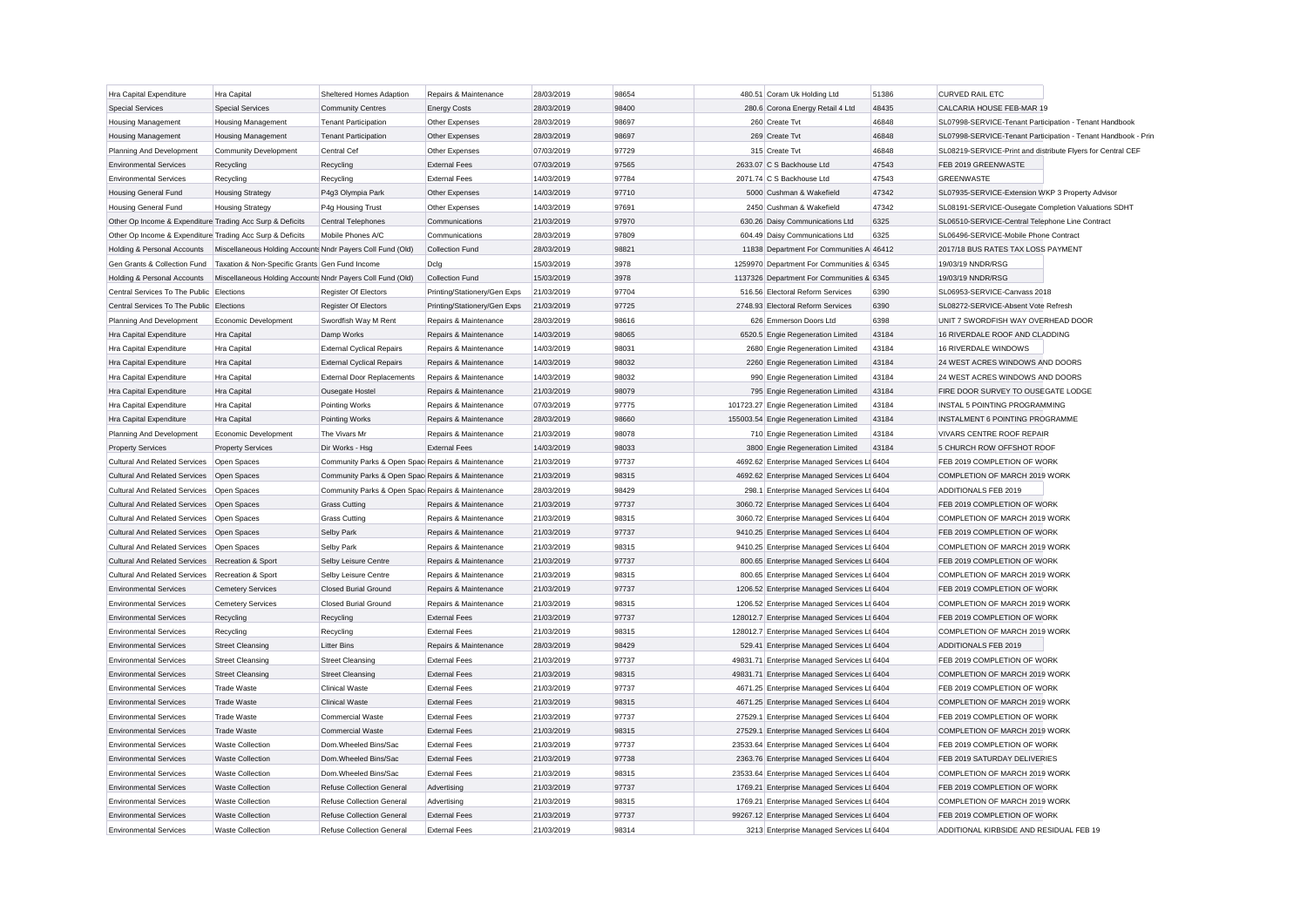| <b>Environmental Services</b>                             | <b>Waste Collection</b>       | <b>Refuse Collection General</b>                     | <b>External Fees</b>                     | 21/03/2019 | 98315 | 99267.12 Enterprise Managed Services Lt 6404 |       | COMPLETION OF MARCH 2019 WORK                                |                                                               |
|-----------------------------------------------------------|-------------------------------|------------------------------------------------------|------------------------------------------|------------|-------|----------------------------------------------|-------|--------------------------------------------------------------|---------------------------------------------------------------|
| <b>Environmental Services</b>                             | <b>Waste Collection</b>       | <b>Refuse Collection General</b>                     | <b>External Fees</b>                     | 28/03/2019 | 98429 | 11088.4 Enterprise Managed Services Lt 6404  |       | ADDITIONALS FEB 2019                                         |                                                               |
| Highways, Roads And Transpor Parking Services             |                               | Car Parks-Other                                      | Repairs & Maintenance                    | 21/03/2019 | 97737 | 297.47 Enterprise Managed Services Lt 6404   |       | FEB 2019 COMPLETION OF WORK                                  |                                                               |
| Highways, Roads And Transpor Parking Services             |                               | Car Parks-Other                                      | Repairs & Maintenance                    | 21/03/2019 | 98315 | 297.47 Enterprise Managed Services Lt 6404   |       | COMPLETION OF MARCH 2019 WORK                                |                                                               |
| <b>Housing Management</b>                                 | <b>Housing Management</b>     | Estate Man. Costs                                    | Other Expenses                           | 28/03/2019 | 98429 | 4367.39 Enterprise Managed Services Lt 6404  |       | ADDITIONALS FEB 2019                                         |                                                               |
| Planning And Development                                  | <b>Building Control</b>       | <b>Street Nameplates</b>                             | Repairs & Maintenance                    | 28/03/2019 | 98429 | 451.01 Enterprise Managed Services Lt 6404   |       | <b>ADDITIONALS FEB 2019</b>                                  |                                                               |
| Planning And Development                                  | Economic Development          | P4g Retail Experience                                | Other Expenses                           | 28/03/2019 | 98566 | 580.27 Enterprise Managed Services Lt 6404   |       |                                                              | SL08355-SERVICE-Tadcaster Riverside revision to masterplan CE |
| <b>Special Services</b>                                   | <b>Special Services</b>       | Grassed Areas & Open Spaces Repairs & Maintenance    |                                          | 21/03/2019 | 97737 | 8061.9 Enterprise Managed Services Lt 6404   |       | FEB 2019 COMPLETION OF WORK                                  |                                                               |
| <b>Special Services</b>                                   | <b>Special Services</b>       | Grassed Areas & Open Spaces Repairs & Maintenance    |                                          | 21/03/2019 | 98315 | 8061.9 Enterprise Managed Services Lt 6404   |       | COMPLETION OF MARCH 2019 WORK                                |                                                               |
| Hra Capital Expenditure                                   | Hra Capital                   | Damp Works                                           | Repairs & Maintenance                    | 21/03/2019 | 98056 | 1021.13 Envirovent Ltd                       | 6406  | FLAT 2 HAROLD HICK COURT                                     |                                                               |
| Other Op Income & Expenditure Trading Acc Surp & Deficits |                               | Human Resources                                      | <b>Training Expenses</b>                 | 28/03/2019 | 98554 | 450 Evac+Chair International Ltd             | 6423  | SL08344-SERVICE-Evac+Chair Operator Training                 |                                                               |
| <b>Housing General Fund</b>                               | <b>Housing Benefits Admin</b> | Counter Fraud Unit                                   | Subscriptions                            | 14/03/2019 | 97913 | 2000 Experian Ltd                            | 7020  | SL07813-SERVICE-CitizenView Plus                             |                                                               |
| Other Op Income & Expenditure Trading Acc Surp & Deficits |                               | <b>Human Resources</b>                               | Computing                                | 11/04/2019 | 98584 | 3227 Fmp Hr Payroll Software Limited 6156    |       |                                                              | SL08019-SERVICE-Professional HR System Annual Support Fee 19  |
| <b>Environmental Services</b>                             | Regulatory Servics - Eh       | Licences-Other                                       | <b>External Fees</b>                     | 21/03/2019 | 98066 | 399.43 Forest House Vets Ltd                 | 6457  |                                                              | SL08293-SERVICE-Forest Vets - Lime Oaks Riding Centre 26.2.19 |
| <b>Housing General Fund</b>                               | <b>Housing Strategy</b>       | P4g Empty Homes                                      | Other Expenses                           | 07/03/2019 | 97805 | 465 Ga Halliwell Builders                    | 51319 | Personal Information                                         |                                                               |
| Corporate And Democratic Core Democratic Rep & Mgmnt      |                               | Chairmans Allowance                                  | Members Allowances                       | 21/03/2019 | 98350 | 400 Graham Hall                              | 51375 |                                                              | SL08324-SERVICE-Hot Foot Powder Gala Concert Performance      |
| Hra Capital Expenditure                                   | Hra Capital                   | Phase 1 Hsg Dev Byram Pk Rd Consultants Fees         |                                          | 14/03/2019 | 97554 | 1170 Gw Clerk Of Works Services Ltc 49748    |       |                                                              | SL06357-SERVICE-Clerk of Works Services at Byram Park Road, B |
| Planning And Development                                  | Economic Development          | P4g3 Growing Enterprise                              | Central Establishment Charges 28/03/2019 |            | 98653 | 2827.66 Harrogate Borough Council            | 6523  | SL08182-SERVICE-Evolutive License                            |                                                               |
| Planning And Development                                  | <b>Planning Policy</b>        | Dev. Policy Serv. (Plan Selby)                       | <b>Professional Fees</b>                 | 21/03/2019 | 97726 | 389 Haymarket Media Group                    | 6540  | SL08215-SERVICE-National Planning Summit 14/05/2019          |                                                               |
| <b>Environmental Services</b>                             | Regulatory Servics - Eh       | <b>Public Conveniences</b>                           | <b>External Fees</b>                     | 21/03/2019 | 97812 | 4049.62 Healthmatic Ltd                      | 6545  | SL08264-SERVICE-Maintenance and cleaning of public toilets 1 |                                                               |
| Holding & Personal Accounts                               | Control Accounts              | <b>Creditors Control</b>                             | Tax Deduct On Contract Payme 07/03/2019  |            | 97802 | 987 Hm Revenue & Customs                     | 6590  | MARCH 2019 CIS DEDUCTIONS                                    |                                                               |
| Hra Capital Expenditure                                   | Hra Capital                   | Empty Homes Programme                                | Repairs & Maintenance                    | 07/03/2019 | 97803 | 1410.59 H M Revenues & Customs               | 30714 | STAMP DUTY LAND TAX THE CRESCENT SELBY                       |                                                               |
| Hra Capital Expenditure                                   | Hra Capital                   | <b>Garage Sites</b>                                  | Repairs & Maintenance                    | 28/03/2019 | 98627 | 650 Hobman Doors                             | 6596  | 13 WINDMILL RISE GARAGE DOOR                                 |                                                               |
| <b>Environmental Services</b>                             | Regulatory Servics - Eh       | Licences-Other                                       | <b>External Fees</b>                     | 21/03/2019 | 96891 | 665.04 Holmefield Veterinary Centre          | 6598  | SL08173-SERVICE-Invoice No 1-57217 Holmefield Vets           |                                                               |
| <b>Environmental Services</b>                             |                               | Licences-Other                                       | <b>External Fees</b>                     | 21/03/2019 | 97978 | 332.52 Holmefield Veterinary Centre          | 6598  | SL08291-SERVICE-Holmefield Vets Inspection for Belville      |                                                               |
|                                                           | Regulatory Servics - Eh       |                                                      |                                          |            |       |                                              |       |                                                              |                                                               |
| Hra Capital Expenditure                                   | Hra Capital                   | Damp Works                                           | Repairs & Maintenance                    | 28/03/2019 | 98611 | 2880 Home Maintenance                        | 47112 | 18 MOUNT PLEASANT                                            |                                                               |
| Hra Capital Expenditure                                   | <b>Hra</b> Capital            | <b>Central Heating Systems</b>                       | Repairs & Maintenance                    | 28/03/2019 | 98655 | 8943.12 Home Utility Group Limited           | 47533 | 3 HODGE LANE KIRK SMEATON WF8 3LB                            |                                                               |
| Hra Capital Expenditure                                   | Hra Capital                   | <b>Central Heating Systems</b>                       | Repairs & Maintenance                    | 28/03/2019 | 98656 | 9073.12 Home Utility Group Limited           | 47533 | 6 LABURNUM GROVE STILLINGFLEET YO19 6SL                      |                                                               |
| Hra Capital Expenditure                                   | Hra Capital                   | Void Property Repairs                                | Repairs & Maintenance                    | 14/03/2019 | 97278 | 840 Home Utility Group Limited               | 47533 | 2 MOORLANDS                                                  |                                                               |
| <b>Property Services</b>                                  | <b>Property Services</b>      | Dir Works - Hsg                                      | Equip/Furniture/Materials                | 21/03/2019 | 97764 | 6584.88 Howdens Joinery Ltd                  | 21474 | FEB 2019 STATEMENT                                           |                                                               |
| <b>Housing General Fund</b>                               | Homelessness                  | <b>Homeless Persons</b>                              | Other Expenses                           | 28/03/2019 | 98624 | 2000 Idas                                    | 26254 | SL08368-SERVICE-IDAS 2018/19 Quarter 4                       |                                                               |
| Other Op Income & Expenditure Trading Acc Surp & Deficits |                               | Data & System                                        | Computing                                | 07/03/2019 | 96997 | 1061.86 Idox Software Ltd                    | 6622  |                                                              | SL08246-SERVICE-Consultee access for Licensing Annual Mainten |
| Other Op Income & Expenditure Trading Acc Surp & Deficits |                               | Data & System                                        | Computing                                | 07/03/2019 | 96997 | 1061.86 Idox Software Ltd                    | 6622  | SL08246-SERVICE-PA For licensing annual maintenance          |                                                               |
| Other Op Income & Expenditure Trading Acc Surp & Deficits |                               | Data & System                                        | Computing                                | 14/03/2019 | 97280 | 1000 Idox Software Ltd                       | 6622  | SL08246-SERVICE-Enterprise annual maintenance                |                                                               |
| <b>Environmental Services</b>                             | Recycling                     | Recycling                                            | Other Expenses                           | 21/03/2019 | 98379 | 780.5 Inchpunch Design Limited               | 47246 | SL08336-SERVICE-Anti-litter posters as per quote             |                                                               |
| <b>Gf Capital Expenditure</b>                             | General Fund Capital          | P4g Leisure Village                                  | <b>External Fees</b>                     | 28/03/2019 | 98336 | 4938 Inchpunch Design Limited                | 47246 |                                                              | SL08149-SERVICE-Signage Summit Indoor Adventure Selby as per  |
| Other Op Income & Expenditure Trading Acc Surp & Deficits |                               | <b>Human Resources</b>                               | <b>Training Expenses</b>                 | 28/03/2019 | 98574 | 1950 In Professional Development             | 51397 |                                                              | SL08365-SERVICE-Advanced Management Programme (CMI L7)        |
| <b>Gf Capital Expenditure</b>                             | General Fund Capital          | Ict - Capital                                        | Computing                                | 28/03/2019 | 98670 | 2724 Inspired Technology Services Lt 39704   |       |                                                              | SL08282-SERVICE-Philips B Line FHD LCD monitor with USB-C doc |
| <b>Housing General Fund</b>                               | Housing Benefits Admin        | Housing Benefit Admin                                | <b>Training Expenses</b>                 | 21/03/2019 | 98075 | 380 Irrv                                     | 30989 |                                                              | SL08014-SERVICE-IRRV conference training days 14 and 15 May   |
| <b>Gf Capital Expenditure</b>                             | General Fund Capital          | Car Park Improvement Program Repairs & Maintenance   |                                          | 21/03/2019 | 97696 | 4194 It Electrical (Yorkshire) Ltd           | 6652  | FEB 2019 ELECTRICAL WORKS                                    |                                                               |
| Hra Capital Expenditure                                   | Hra Capital                   | <b>Central Heating Systems</b>                       | Repairs & Maintenance                    | 21/03/2019 | 97696 | 3250.25 It Electrical (Yorkshire) Ltd        | 6652  | FEB 2019 ELECTRICAL WORKS                                    |                                                               |
| Hra Capital Expenditure                                   | <b>Hra Capital</b>            | <b>Electrical Rewires</b>                            | Repairs & Maintenance                    | 21/03/2019 | 97696 | 27401.57 It Electrical (Yorkshire) Ltd       | 6652  | FEB 2019 ELECTRICAL WORKS                                    |                                                               |
| <b>Property Services</b>                                  | <b>Property Services</b>      | Dir Works - Hsg                                      | <b>External Fees</b>                     | 21/03/2019 | 97696 | 360 It Electrical (Yorkshire) Ltd            | 6652  | FEB 2019 ELECTRICAL WORKS                                    |                                                               |
| Other Op Income & Expenditure Trading Acc Surp & Deficits |                               | Housing Support & Enforcemen Direct Salaries & Wages |                                          | 28/03/2019 | 98661 | 604.13 James Andrews Recruitment Sc 41252    |       | Personal Information                                         |                                                               |
| Hra Capital Expenditure                                   | Hra Capital                   | Damp Works                                           | Repairs & Maintenance                    | 07/03/2019 | 97215 | 300 J&D Decorating And Property M 36796      |       | 17 WHITEFIELD BUNGALOWS WHITLEY BRIDGE                       |                                                               |
| Hra Capital Expenditure                                   | Hra Capital                   | <b>Garage Sites</b>                                  | Repairs & Maintenance                    | 21/03/2019 | 97793 | 380 J&D Decorating And Property M 36796      |       | 4 MOOR LANE SHERBURN IN ELMET                                |                                                               |
| Hra Capital Expenditure                                   | <b>Hra Capital</b>            | Void Property Repairs                                | Repairs & Maintenance                    | 07/03/2019 | 97213 | 350 J&D Decorating And Property M 36796      |       | 5 HILLSIDE BUNGALOWS STILLINGFLEET                           |                                                               |
| Hra Capital Expenditure                                   | Hra Capital                   | <b>Void Property Repairs</b>                         | Repairs & Maintenance                    | 07/03/2019 | 97472 | 350 J&D Decorating And Property M 36796      |       | 87 DARCY ROAD SELBY                                          |                                                               |
| Hra Capital Expenditure                                   | Hra Capital                   | Void Property Repairs                                | Repairs & Maintenance                    | 07/03/2019 | 97475 | 350 J&D Decorating And Property M 36796      |       | 95 DARCY ROAD SELBY                                          |                                                               |
| Hra Capital Expenditure                                   | Hra Capital                   | Void Property Repairs                                | Repairs & Maintenance                    | 07/03/2019 | 97700 | 450 J&D Decorating And Property M 36796      |       | 5 HILLSIDE BUNGALOWS CHURCH HILL                             |                                                               |
| <b>Property Services</b>                                  | <b>Property Services</b>      | Dir Works - Hsg                                      | <b>External Fees</b>                     | 07/03/2019 | 97476 | 420 J&D Decorating And Property M 36796      |       | GUTTER CLEANING AT VARIOUS PROPERTIES                        |                                                               |
| <b>Property Services</b>                                  | <b>Property Services</b>      | Dir Works - Hsg                                      | <b>External Fees</b>                     | 21/03/2019 | 98094 | 300 J&D Decorating And Property M 36796      |       | 4 main mad                                                   |                                                               |
| <b>Property Services</b>                                  | <b>Property Services</b>      | Dir Works - Hsg                                      | Equip/Furniture/Materials                | 21/03/2019 | 98244 | 5430.33 Jewson Ltd                           | 6662  | FEB 2019 STATEMENT                                           |                                                               |
|                                                           |                               |                                                      |                                          |            |       |                                              |       |                                                              |                                                               |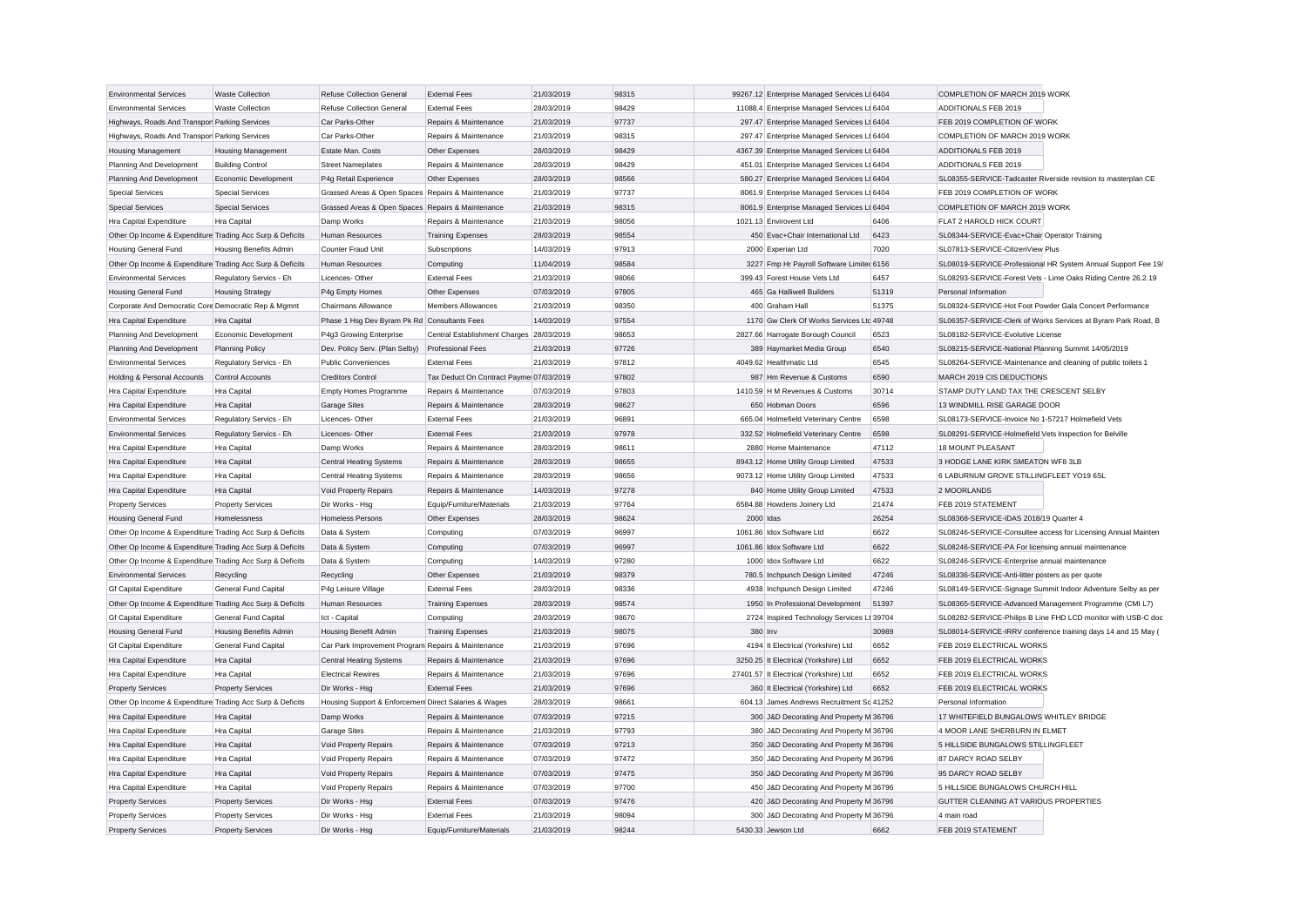| Planning And Development                                  | Economic Development                                 | P4g3 Growing Enterprise                              | Central Establishment Charges 28/03/2019 |            | 98345 | 300 Lambert Engineering                    | 51324 | SL08276-SERVICE-Buffet for Apprenticeship event               |
|-----------------------------------------------------------|------------------------------------------------------|------------------------------------------------------|------------------------------------------|------------|-------|--------------------------------------------|-------|---------------------------------------------------------------|
| <b>Housing Management</b>                                 | <b>Housing Management</b>                            | <b>Housing Management</b>                            | <b>Legal Fees</b>                        | 08/03/2019 | 3961  | 1300 Liberata Uk Ltd                       | 36656 | FEB 2019 PCOL CLAIMS                                          |
| Gf Capital Expenditure                                    | <b>General Fund Capital</b>                          | P4g Leisure Village                                  | <b>External Fees</b>                     | 14/03/2019 | 97921 | 23368.46 Link Contracting Services         | 33022 | VALUATION 3 SELBY LEISURE CENTRE                              |
| Corporate And Democratic Core Corporate Management        |                                                      | Treasury Mgmt - Gf                                   | <b>Professional Fees</b>                 | 14/03/2019 | 97969 | 17421 Link Treasury Services Limited 7139  |       | SL08257-SERVICE-Property Fund Entry Savings Fees              |
| Planning And Development                                  | <b>Development Control</b>                           | Development Management                               | Direct Salaries & Wages                  | 07/03/2019 | 97426 | 2091.83 Macdonald & Company Freelan 47534  |       | Personal Information                                          |
| Planning And Development                                  | <b>Development Control</b>                           | Development Management                               | Direct Salaries & Wages                  | 07/03/2019 | 97579 | 1995.86 Macdonald & Company Freelan 47534  |       | Personal Information                                          |
| Planning And Development                                  | Development Control                                  | Development Management                               | Direct Salaries & Wages                  | 28/03/2019 | 97810 | 563.59 Macdonald & Company Freelan 47534   |       | Personal Information                                          |
| Planning And Development                                  | Development Control                                  | Development Management                               | Direct Salaries & Wages                  | 28/03/2019 | 98695 | 1995.86 Macdonald & Company Freelan 47534  |       | Personal Information                                          |
| Planning And Development                                  | Economic Development                                 | P4g3 Growing Enterprise                              | Central Establishment Charges 28/03/2019 |            | 98386 | 500 Made You Look                          | 51076 | SL08184-SERVICE-Workshop - How to Present your Business       |
| <b>Cultural And Related Services</b>                      | Open Spaces                                          | Community Parks & Open Spac Repairs & Maintenance    |                                          | 21/03/2019 | 97919 | 1200 Marcus Taperell                       | 7302  | SL08009-SERVICE-Felling of self seeded trees to rear of Tadca |
| <b>Environmental Services</b>                             | Regulatory Servics - Eh                              | Local Air Poll Cont                                  | <b>Professional Fees</b>                 | 21/03/2019 | 98039 | 4490 Martin Cranfield Associates Lim 37552 |       | SL07786-SERVICE-Consultant PPC Inspections                    |
| <b>Gf Capital Expenditure</b>                             | General Fund Capital                                 | Industrial Units Maintenance W Repairs & Maintenance |                                          | 21/03/2019 | 97768 | 320 Mason Clark Associates                 | 6802  | SL06627-SERVICE-Act as Principal Designer/Oversee repair as p |
| <b>Gf Capital Expenditure</b>                             | General Fund Capital                                 | Industrial Units Maintenance W Repairs & Maintenance |                                          | 21/03/2019 | 97769 | 885 Mason Clark Associates                 | 6802  | SL06628-SERVICE-Undertake periodic inspection of repairs of q |
| Hra Capital Expenditure                                   | Hra Capital                                          | Void Property Repairs                                | <b>Direct Salaries &amp; Wages</b>       | 21/03/2019 | 98237 | 611.61 Matrix Scm Limited                  | 48241 | Personal Information                                          |
| Hra Capital Expenditure                                   | Hra Capital                                          | Void Property Repairs                                | Direct Salaries & Wages                  | 28/03/2019 | 98702 | 1223.22 Matrix Scm Limited                 | 48241 | Personal Information                                          |
| Other Op Income & Expenditure Trading Acc Surp & Deficits |                                                      | Assets Team Trading                                  | Direct Salaries & Wages                  | 07/03/2019 | 97692 | 454.72 Matrix Scm Limited                  | 48241 | Personal Information                                          |
| Other Op Income & Expenditure Trading Acc Surp & Deficits |                                                      | <b>Assets Team Trading</b>                           | Direct Salaries & Wages                  | 14/03/2019 | 97816 | 757.77 Matrix Scm Limited                  | 48241 | Personal Information                                          |
| Corporate And Democratic Core Corporate Management        |                                                      | <b>External Audit</b>                                | Other Expenses                           | 28/03/2019 | 98552 | 8606 Mazars Llp                            | 6810  | SL07263-SERVICE-External Audit Fees 2018/19                   |
| Hra Capital Expenditure                                   | Hra Capital                                          | Damp Works                                           | Repairs & Maintenance                    | 28/03/2019 | 98693 | 762.88 Mcp Environmental                   | 50124 | INSTALMENT 8 ASBESTOS REMOVAL WORKS                           |
| Hra Capital Expenditure                                   | Hra Capital                                          | Void Property Repairs                                | Repairs & Maintenance                    | 28/03/2019 | 98693 | 6203.91 Mcp Environmental                  | 50124 | INSTALMENT 8 ASBESTOS REMOVAL WORKS                           |
| <b>Property Services</b>                                  | <b>Property Services</b>                             | Dir Works - Hsg                                      | <b>External Fees</b>                     | 28/03/2019 | 98693 | 1248.71 Mcp Environmental                  | 50124 | INSTALMENT 8 ASBESTOS REMOVAL WORKS                           |
| <b>Housing Management</b>                                 | <b>Housing Management</b>                            | Central Heating-Gas                                  | Repairs & Maintenance                    | 14/03/2019 | 97910 | 26116.61 Mears Limited                     | 48311 | <b>INSTALMENT 23 GAS CONTRACT</b>                             |
| <b>Housing Management</b>                                 | <b>Housing Management</b>                            | Central Heating-Gas                                  | Repairs & Maintenance                    | 28/03/2019 | 98664 | 20353.99 Mears Limited                     | 48311 | <b>INSTALMENT 24 GAS CONTRACT</b>                             |
| Hra Capital Expenditure                                   | <b>Hra</b> Capital                                   | Central Heating Systems                              | Repairs & Maintenance                    | 14/03/2019 | 97910 | 8554.52 Mears Limited                      | 48311 | <b>INSTALMENT 23 GAS CONTRACT</b>                             |
| Hra Capital Expenditure                                   | Hra Capital                                          | Central Heating Systems                              | Repairs & Maintenance                    | 28/03/2019 | 98664 | 2448.33 Mears Limited                      | 48311 | <b>INSTALMENT 24 GAS CONTRACT</b>                             |
| <b>Housing General Fund</b>                               | <b>Housing Strategy</b>                              | P4g3 Stepping Up Hsg Delivery Other Expenses         |                                          | 21/03/2019 | 97702 | 990 Met Geoenvironmental Ltd               | 48923 | SL08192-SERVICE-Phase 2 HDP Sites CAT Scan/Surveys            |
| <b>Housing General Fund</b>                               | <b>Housing Strategy</b>                              | P4g3 Stepping Up Hsg Delivery Other Expenses         |                                          | 21/03/2019 | 97703 | 990 Met Geoenvironmental Ltd               | 48923 | SL08192-SERVICE-Phase 2 HDP Sites CAT Scan/Surveys            |
| Hra Capital Expenditure                                   | Hra Capital                                          | Damp Works                                           | Repairs & Maintenance                    | 14/03/2019 | 97443 | 1300.5 Michael Walsh (Plasterers) Ltd 7419 |       | 2 RAILWAY COTTAGES                                            |
| Hra Capital Expenditure                                   | Hra Capital                                          | Damp Works                                           | Repairs & Maintenance                    | 21/03/2019 | 97923 | 1178 Michael Walsh (Plasterers) Ltd 7419   |       | 5 HILLSIDE                                                    |
| Hra Capital Expenditure                                   | <b>Hra Capital</b>                                   | Damp Works                                           | Repairs & Maintenance                    | 28/03/2019 | 98561 | 848 Michael Walsh (Plasterers) Ltd 7419    |       | <b>4B TOPSTONE CLOSE</b>                                      |
| Hra Capital Expenditure                                   | <b>Hra Capital</b>                                   | Damp Works                                           | Repairs & Maintenance                    | 28/03/2019 | 98564 | 947 Michael Walsh (Plasterers) Ltd 7419    |       | 87 DARCY ROAD                                                 |
| Hra Capital Expenditure                                   | <b>Hra Capital</b>                                   | Void Property Repairs                                | Repairs & Maintenance                    | 07/03/2019 | 97196 | 1156 Michael Walsh (Plasterers) Ltd        | 7419  | 41 NEW LANE SHERBURN                                          |
| Hra Capital Expenditure                                   | Hra Capital                                          | Void Property Repairs                                | Repairs & Maintenance                    | 07/03/2019 | 97197 | 384.5 Michael Walsh (Plasterers) Ltd 7419  |       | 171 CHARLES STREET                                            |
| Hra Capital Expenditure                                   | Hra Capital                                          | Void Property Repairs                                | Repairs & Maintenance                    | 07/03/2019 | 97198 | 2647.5 Michael Walsh (Plasterers) Ltd 7419 |       | 14 FOSTERGATE SELBY                                           |
| Hra Capital Expenditure                                   | Hra Capital                                          | Void Property Repairs                                | Repairs & Maintenance                    | 14/03/2019 | 97444 | 782.5 Michael Walsh (Plasterers) Ltd 7419  |       | 21 HARDY STREET                                               |
| Hra Capital Expenditure                                   | Hra Capital                                          | Void Property Repairs                                | Repairs & Maintenance                    | 14/03/2019 | 97694 | 782.5 Michael Walsh (Plasterers) Ltd 7419  |       | 9 HEMPBRIDGE ROAD                                             |
| Hra Capital Expenditure                                   | Hra Capital                                          | Void Property Repairs                                | Repairs & Maintenance                    | 14/03/2019 | 97695 | 401.1 Michael Walsh (Plasterers) Ltd 7419  |       | 5 ROSEMARY COURT                                              |
| Other Op Income & Expenditure Trading Acc Surp & Deficits |                                                      | Human Resources                                      | <b>Professional Fees</b>                 | 21/03/2019 | 97736 | 1217 Mind Matters Counselling Llp          | 49206 | SL08260-SERVICE-Mind Matters - February 2019                  |
| <b>Property Services</b>                                  | <b>Property Services</b>                             | Dir Works - Hsg                                      | Equip/Furniture/Materials                | 14/03/2019 | 97911 | 1429.36 Mkm Building Supplies Ltd          | 21210 | FEB 2019 STATEMENT                                            |
| <b>Housing Management</b>                                 | <b>Housing Management</b>                            | Central Heating-Gas                                  | <b>Professional Fees</b>                 | 14/03/2019 | 97585 | 583.2 Morgan Lambert Ltd                   | 6835  | 20/02/19 T/PARTY QUALITY AUDITS                               |
| <b>Housing Management</b>                                 | <b>Housing Management</b>                            | Central Heating-Gas                                  | <b>Professional Fees</b>                 | 21/03/2019 | 97733 | 641.52 Morgan Lambert Ltd                  | 6835  | 28/02/19 T/P QUALITY AUDITS                                   |
| <b>Housing Management</b>                                 | <b>Housing Management</b>                            | Central Heating-Gas                                  | <b>Professional Fees</b>                 | 28/03/2019 | 98556 | 583.2 Morgan Lambert Ltd                   | 6835  | <b>MIXED ADDRESSES</b>                                        |
| Planning And Development                                  | <b>Development Control</b>                           | Development Management                               | <b>Professional Fees</b>                 | 07/03/2019 | 97687 | 1125 Mr John Barrett                       | 41201 | WHARFE BANK TADCASTER ADVICE                                  |
| <b>Housing General Fund</b>                               | <b>Supporting People</b>                             | Warden Lifeline Service                              | <b>Severence Payments</b>                | 28/03/2019 | 98665 | 6003.47 Personal Information               | 51421 | REDUNDANCY PAYMENT                                            |
| Other Op Income & Expenditure Trading Acc Surp & Deficits |                                                      | Access Selby - Contact Centre Clothing & Uniforms    |                                          | 28/03/2019 | 98412 | 258.25 Mwuk Ltd T/A Alexandra              | 6048  | SL08267-SERVICE-Alexandra-Uniform for contact centre          |
| Central Services To The Public Local Tax Collection       |                                                      | Council Tax Collection                               | Computing                                | 21/03/2019 | 97788 | 621.93 Neopost Ltd                         | 6867  | 9/4/19-8/7/19 FOLDING MACHINE MAINTENANC                      |
| Holding & Personal Accounts                               | Miscellaneous Holding Accounts Sect 106 - Healthcare |                                                      | Sherburn In Elmet Parish                 | 07/03/2019 | 97765 | 41643 Nhs England                          | 48314 | 2012/0399/EIA SIE ONLY HEALTH CONT                            |
| Planning And Development                                  | <b>Planning Policy</b>                               | Dev. Policy Serv. (Plan Selby)                       | <b>Professional Fees</b>                 | 14/03/2019 | 97430 | 2625 No 5 Chambers                         | 48549 | SL08216-SERVICE-No 5 Chambers - Prep 3.5 hours/notes on Neigh |
| Planning And Development                                  | <b>Planning Policy</b>                               | Dev. Policy Serv. (Plan Selby)                       | <b>Professional Fees</b>                 | 28/03/2019 | 98372 | 2100 No 5 Chambers                         | 48549 | SL07310-SERVICE-Conference with Counsel on the Local Plan (5/ |
| Hra Capital Expenditure                                   | Hra Capital                                          | <b>Central Heating Systems</b>                       | Repairs & Maintenance                    | 07/03/2019 | 97686 | 563 Northern Gas Networks Ltd              | 34757 | 12 ST MARYS CLOSE CARLTON DN14 9NW                            |
| Hra Capital Expenditure                                   | Hra Capital                                          | Central Heating Systems                              | Repairs & Maintenance                    | 14/03/2019 | 98102 | 585 Northern Gas Networks Ltd              | 34757 | 23 THE CLOISTERS HEMINGBROUGH YO8 6QR                         |
| Hra Capital Expenditure                                   | <b>Hra Capital</b>                                   | <b>Central Heating Systems</b>                       | Repairs & Maintenance                    | 21/03/2019 | 98385 | 585 Northern Gas Networks Ltd              | 34757 | NEW GAS SUPPLY 6 PARKIN AVE                                   |
| Gf Capital Expenditure                                    | <b>General Fund Capital</b>                          | Car Park Improvement Program Repairs & Maintenance   |                                          | 07/03/2019 | 96708 | 4803.14 Northern Powergrid (Yorkshire)     | 33581 | SL08048-SERVICE-CONNECTION OF ELECTRICITY AT BACK MICKLEGATE  |
|                                                           |                                                      |                                                      |                                          |            |       |                                            |       |                                                               |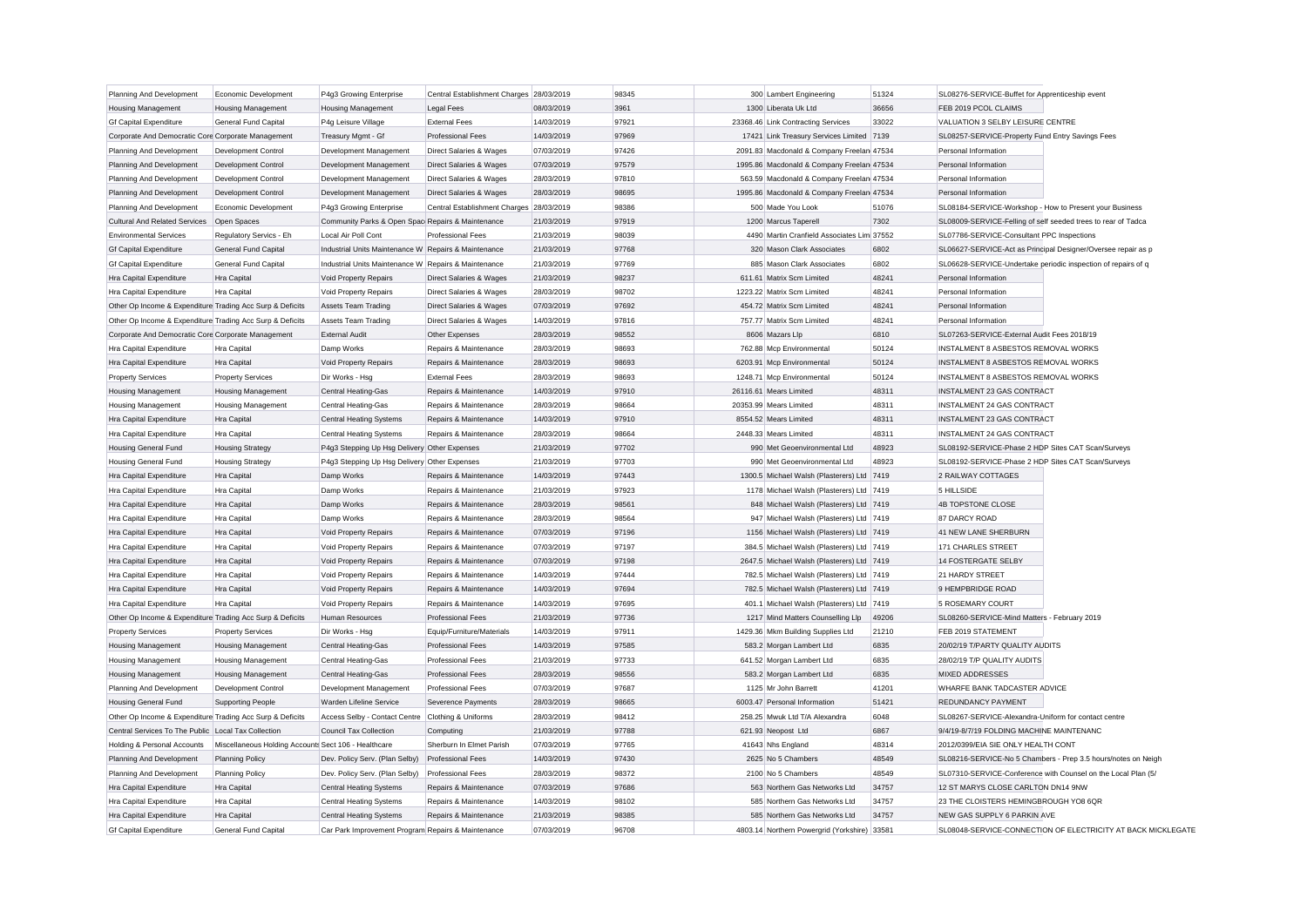| Other Op Income & Expenditure Trading Acc Surp & Deficits |                                                                                        | Data & System                                                                          | Computing                | 14/03/2019 | 97301          | 41225.82 Northgate Public Services (Uk) I 47740 |                | SL08286-SERVICE-Northgate REvs & Bens Annual Support April-Ma |
|-----------------------------------------------------------|----------------------------------------------------------------------------------------|----------------------------------------------------------------------------------------|--------------------------|------------|----------------|-------------------------------------------------|----------------|---------------------------------------------------------------|
| Other Op Income & Expenditure Trading Acc Surp & Deficits |                                                                                        | Data & System                                                                          | Computing                | 14/03/2019 | 97302          | 38718 Northgate Public Services (Uk) I 47740    |                | SL08283-SERVICE-Information at work Annual support April-Marc |
| Central Services To The Public Local Land Charges         |                                                                                        | <b>Land Charges</b>                                                                    | <b>External Fees</b>     | 28/03/2019 | 98710          | 2069 North Yorkshire County Council 6902        |                | SL08301-SERVICE-LLC County Seach Invoice - February 2019      |
| <b>Gf Capital Expenditure</b>                             | <b>General Fund Capital</b>                                                            | Disaster Recovery Improvement Computing                                                |                          | 21/03/2019 | 97972          | 13812 North Yorkshire County Council 6902       |                | SL08222-SERVICE-Avamar data back up licence                   |
| <b>Gf Capital Expenditure</b>                             | <b>General Fund Capital</b>                                                            | Ict - Capital                                                                          | Computing                | 28/03/2019 | 98295          | 590 North Yorkshire County Council 6902         |                | SL07130-SERVICE-24 port POE model - HP 2530-24G-PoE+ Switch   |
| Holding & Personal Accounts                               | Miscellaneous Holding Accounts C. Tax Payers Coll Fund Acc                             |                                                                                        | Nycc Precept             | 14/03/2019 | 97961          | 3500980 North Yorkshire County Council 32208    |                | 18/03/19 PRECEPT INSTALMENT                                   |
| Holding & Personal Accounts                               | Miscellaneous Holding Accounts Nndr Payers Coll Fund (Old)                             |                                                                                        | <b>Collection Fund</b>   | 15/03/2019 | 98241          | 234103 North Yorkshire County Council 32208     |                | 15/03/19 RETAINED BUSINESS RATES                              |
| Holding & Personal Accounts                               | Miscellaneous Holding Accounts Sect 106 Educate - Dev Contrib Sherburn In Elmet Parish |                                                                                        |                          | 07/03/2019 | 97799          | 679750 North Yorkshire County Council 31845     |                | 2012/0399/EIA SHERBURN REDROW/PERSIMMON                       |
| Holding & Personal Accounts                               |                                                                                        | Miscellaneous Holding Accounts Sect 106 Educate - Dev Contrib Sherburn In Elmet Parish |                          | 07/03/2019 | 97800          | 271920 North Yorkshire County Council 31845     |                | 2012/0468/EIA HUNGATE STRATA S106                             |
| Holding & Personal Accounts                               | Miscellaneous Holding Accounts Sect 106 Public Tran / Traffic                          |                                                                                        | Sherburn In Elmet Parish | 14/03/2019 | 97963          | 25000 North Yorkshire County Council 6902       |                | HIGHWAYS INFRASTRUCTURE TRAVEL PLAN                           |
| Holding & Personal Accounts                               | Miscellaneous Holding Accounts Sect 106 Public Tran / Traffic                          |                                                                                        | Sherburn In Elmet Parish | 28/03/2019 | 98602          | 12700 North Yorkshire County Council 6902       |                | 2012/0399/EIA LAND AT LOW STREET SHERBUR                      |
| Other Op Income & Expenditure Trading Acc Surp & Deficits |                                                                                        | Central Telephones                                                                     | Communications           | 14/03/2019 | 96336          | 4693.77 North Yorkshire County Council 45902    |                | SL06969-SERVICE-NYCC Invoice for Azzuri Telephone Charges     |
| Other Op Income & Expenditure Trading Acc Surp & Deficits |                                                                                        | Data & System                                                                          | Computing                | 21/03/2019 | 97712          | 5750 North Yorkshire County Council 45902       |                | SL06981-SERVICE-Annual Kana/Lagan Supplier support/licence    |
| Other Op Income & Expenditure Trading Acc Surp & Deficits |                                                                                        | Data & System                                                                          | Computing                | 21/03/2019 | 97713          | 20610 North Yorkshire County Council 45902      |                | SL06980-SERVICE-Annual Website / Intranet and Code Enigma Sup |
| Other Op Income & Expenditure Trading Acc Surp & Deficits |                                                                                        | Data & System                                                                          | Computing                | 21/03/2019 | 97714          | 6904.36 North Yorkshire County Council 45902    |                | SL06982-SERVICE-CRM Annual Support 18/19                      |
| Other Op Income & Expenditure Trading Acc Surp & Deficits |                                                                                        | Data & System                                                                          | Computing                | 21/03/2019 | 97714          | 6000 North Yorkshire County Council 45902       |                | SL06982-SERVICE-Lagan Upgrade                                 |
| Other Op Income & Expenditure Trading Acc Surp & Deficits |                                                                                        | <b>Human Resources</b>                                                                 | <b>External Fees</b>     | 21/03/2019 | 97971          | 1052.01 North Yorkshire County Council 6902     |                | SL06808-SERVICE-Unison Reimbursement                          |
| Other Op Income & Expenditure Trading Acc Surp & Deficits |                                                                                        | Ict                                                                                    | Computing                | 28/03/2019 | 98294          | 5364.12 North Yorkshire County Council 6902     |                | SL08223-SERVICE-SAN Disk Space                                |
| Other Op Income & Expenditure Trading Acc Surp & Deficits |                                                                                        | Ict                                                                                    | <b>External Fees</b>     | 21/03/2019 | 97711          | 72020.2 North Yorkshire County Council 45902    |                | SL06978-SERVICE-Annual IT Shared Service Q3 and Q4            |
| Other Op Income & Expenditure Trading Acc Surp & Deficits |                                                                                        | <b>Legal Services</b>                                                                  | <b>Legal Fees</b>        | 28/03/2019 | 97294          | 53543 North Yorkshire County Council 6902       |                | SL08381-SERVICE-Legal Services - Q4                           |
| Other Op Income & Expenditure Trading Acc Surp & Deficits |                                                                                        | <b>Legal Services</b>                                                                  | <b>Legal Fees</b>        | 28/03/2019 | 97296          | 53543 North Yorkshire County Council 6902       |                | SL08382-SERVICE-Legal Services - Q3                           |
| Other Op Income & Expenditure Trading Acc Surp & Deficits |                                                                                        | Mobile Phones A/C                                                                      | Communications           | 21/03/2019 | 97974          | 1517 North Yorkshire County Council 6902        |                | SL08224-SERVICE-Mobile MDM licences 17-18                     |
| Other Op Income & Expenditure Trading Acc Surp & Deficits |                                                                                        | Mobile Phones A/C                                                                      | Communications           | 21/03/2019 | 97974          | 5161 North Yorkshire County Council 6902        |                | SL08224-SERVICE-Mobile MDM licences 18-19                     |
| Planning And Development                                  | <b>Development Control</b>                                                             | Development Management                                                                 | <b>Professional Fees</b> | 14/03/2019 | 97678          | 3863.63 North Yorkshire County Council 6902     |                | SL08144-SERVICE-Ecology charges for Q3 2018/19 - contact Juli |
| Planning And Development                                  | Economic Development                                                                   | P4g Open For Business                                                                  | Other Expenses           | 28/03/2019 | 98625          | 600 North Yorkshire County Council 6902         |                | SL08309-SERVICE-Place branding: apprenticeship film contribut |
| Holding & Personal Accounts                               | Miscellaneous Holding Accounts C. Tax Payers Coll Fund Acc                             |                                                                                        | Nyfra Precept            | 14/03/2019 | 97960          | 193992 North Yorkshire Fire & Rescue            | 32207          | 18/03/19 PRECEPT INSTALMENT                                   |
| Holding & Personal Accounts                               | Miscellaneous Holding Accounts Nndr Payers Coll Fund (Old)                             |                                                                                        | Collection Fund          | 15/03/2019 | 98240          | 26013 North Yorkshire Fire & Rescue 32207       |                | 19/03/19 RETAINED BUSINESS RATES                              |
| Holding & Personal Accounts                               | Miscellaneous Holding Accounts C. Tax Payers Coll Fund Acc                             |                                                                                        | Nypa Precept             | 14/03/2019 | 97962          | 652679 North Yorkshire Pcc                      | 32209          | 18/03/19 PRECEPT INSTALMENT                                   |
| Hra Capital Expenditure                                   | Hra Capital                                                                            | <b>External Cyclical Repairs</b>                                                       | Repairs & Maintenance    | 28/03/2019 | 98694          | 25245.83 Novus Property Solutions Ltd           | 50184          | INSTALMENT 2 CLINICAL REPAIRS & DOOR REP                      |
| Other Op Income & Expenditure Trading Acc Surp & Deficits |                                                                                        | Access Selby - Contact Centre                                                          | <b>Energy Costs</b>      | 14/03/2019 | 97981          | 847.25 Npower Ltd                               | 6917           | 1/2/19-28/2/19 MARKET CROSS                                   |
| <b>Special Services</b>                                   | <b>Special Services</b>                                                                | <b>Community Centres</b>                                                               | <b>Energy Costs</b>      | 14/03/2019 | 97980          | 1605.6 Npower Ltd                               | 6917           | 1/2/19-28/2/19 ST WILFRIDS                                    |
| <b>Special Services</b>                                   | <b>Special Services</b>                                                                | <b>Community Centres</b>                                                               | <b>Energy Costs</b>      | 14/03/2019 | 97997          | 257.46 Npower Ltd                               | 6917           | ANN SHARPE CENTRE 01/12/18-28/02/19                           |
| Hra Capital Expenditure                                   | Hra Capital                                                                            | Void Property Repairs                                                                  | Repairs & Maintenance    | 14/03/2019 | 97283          | 403.57 Orbis Protect Limited                    | 48585          | 14 THE CRESCENT RICCALL                                       |
| Hra Capital Expenditure                                   | Hra Capital                                                                            |                                                                                        | Repairs & Maintenance    | 21/03/2019 | 98080          | 403.57 Orbis Protect Limited                    | 48585          | 22 MEADOW VIEW                                                |
|                                                           |                                                                                        | Void Property Repairs                                                                  |                          |            |                | 285.71 Orbis Protect Limited                    |                |                                                               |
| Hra Capital Expenditure                                   | Hra Capital                                                                            | Void Property Repairs                                                                  | Repairs & Maintenance    | 21/03/2019 | 98081<br>98087 | 403.57 Orbis Protect Limited                    | 48585<br>48585 | 30 BEECHWOOD CROFT                                            |
| Hra Capital Expenditure                                   | Hra Capital                                                                            | Void Property Repairs                                                                  | Repairs & Maintenance    | 21/03/2019 |                |                                                 |                | 6 parkin ave                                                  |
| Planning And Development                                  | <b>Planning Policy</b>                                                                 | Dev. Policy Serv. (Plan Selby)                                                         | <b>Professional Fees</b> | 21/03/2019 | 97920          | 24717 Ove Arup & Partners Ltd                   | 44147          | SL07003-SERVICE-Cross Hills Lane Study                        |
| <b>Housing Management</b>                                 | <b>Housing Management</b>                                                              | <b>Painting Dwellings</b>                                                              | Repairs & Maintenance    | 21/03/2019 | 98055          | 850.61 Paul Harrison                            | 6531           | 11 westfield ave                                              |
| Hra Capital Expenditure                                   | Hra Capital                                                                            | Footpath Repairs                                                                       | Repairs & Maintenance    | 21/03/2019 | 98254          | 620 Paul Harrison                               | 6531           | 21 FLAXLEY ROAD SELBY                                         |
| Hra Capital Expenditure                                   | Hra Capital                                                                            | Roof Replacement                                                                       | Repairs & Maintenance    | 14/03/2019 | 97732          | 900.35 Paul Harrison                            | 6531           | 30B MILL CLOSE MONK FRYSTON                                   |
| <b>Property Services</b>                                  | <b>Property Services</b>                                                               | Dir Works - Hsg                                                                        | <b>External Fees</b>     | 21/03/2019 | 98108          | 1234.24 Paul Harrison                           | 6531           | 2 SCOTT ROAD                                                  |
| <b>Gf Capital Expenditure</b>                             | <b>General Fund Capital</b>                                                            | <b>Disabled Facilities Grants</b>                                                      | Soft Loans               | 14/03/2019 | 98036          | 2764 Peart Access Ramps Ltd                     | 6957           | Personal Information                                          |
| <b>Gf Capital Expenditure</b>                             | <b>General Fund Capital</b>                                                            | <b>Disabled Facilities Grants</b>                                                      | Soft Loans               | 21/03/2019 | 98331          | 3362 Peart Access Ramps Ltd                     | 6957           | Personal Information                                          |
| <b>Gf Capital Expenditure</b>                             | General Fund Capital                                                                   | <b>Disabled Facilities Grants</b>                                                      | Soft Loans               | 28/03/2019 | 98691          | 3515 Peart Access Ramps Ltd                     | 6957           | Personal Information                                          |
| Hra Capital Expenditure                                   | Hra Capital                                                                            | <b>Central Heating Systems</b>                                                         | Repairs & Maintenance    | 07/03/2019 | 97584          | 2954.03 Pts Plumbing Trade Supplies             | 34513          | <b>HEATING SCHEME 1</b>                                       |
| Hra Other                                                 | Financing & Invest Inc & Exp                                                           | <b>External Interest Payable</b>                                                       | Other Expenses           | 08/03/2019 | 3963           | 41875 Public Works Loan Board                   | 7017           | 01/04/19 478159 INTEREST                                      |
| Hra Other                                                 | Financing & Invest Inc & Exp                                                           | <b>External Interest Payable</b>                                                       | Other Expenses           | 08/03/2019 | 3964           | 879077.5 Public Works Loan Board                | 7017           | 28/03/19 500524/500535 INTEREST                               |
| Other Op Income & Expenditure Financing & Investment I&E  |                                                                                        | <b>External Interest Payable</b>                                                       | Other Expenses           | 08/03/2019 | 3962           | 37600 Public Works Loan Board                   | 7017           | 04/03/19 496789 INTEREST                                      |
| Other Op Income & Expenditure Trading Acc Surp & Deficits |                                                                                        | Ict                                                                                    | Computing                | 21/03/2019 | 98252          | 4445.44 Razorblue Ltd                           | 27684          | SL07971-SERVICE-Virtual LMaster Appliance, Enterprise Subs fo |
| Other Op Income & Expenditure Trading Acc Surp & Deficits |                                                                                        | Ict                                                                                    | <b>Professional Fees</b> | 14/03/2019 | 97690          | 400 Razorblue Ltd                               | 27684          | SL06258-SERVICE-2018/19 Managed IT for Infrastructure Q/1584/ |
| Hra Capital Expenditure                                   | Hra Capital                                                                            | Void Property Repairs                                                                  | Repairs & Maintenance    | 28/03/2019 | 98662          | 3400 Rb Services                                | 50451          | 5 HILLSIDE STILLINGFLEET CLEARANCE                            |
| <b>Gf Capital Expenditure</b>                             | <b>General Fund Capital</b>                                                            | <b>Disabled Facilities Grants</b>                                                      | Soft Loans               | 14/03/2019 | 97959          | 3851 Rdv Contracting Ltd                        | 50039          | Personal Information                                          |
| <b>Gf Capital Expenditure</b>                             | <b>General Fund Capital</b>                                                            | <b>Disabled Facilities Grants</b>                                                      | Soft Loans               | 14/03/2019 | 98035          | 6965 Rdy Contracting Ltd                        | 50039          | Personal Information                                          |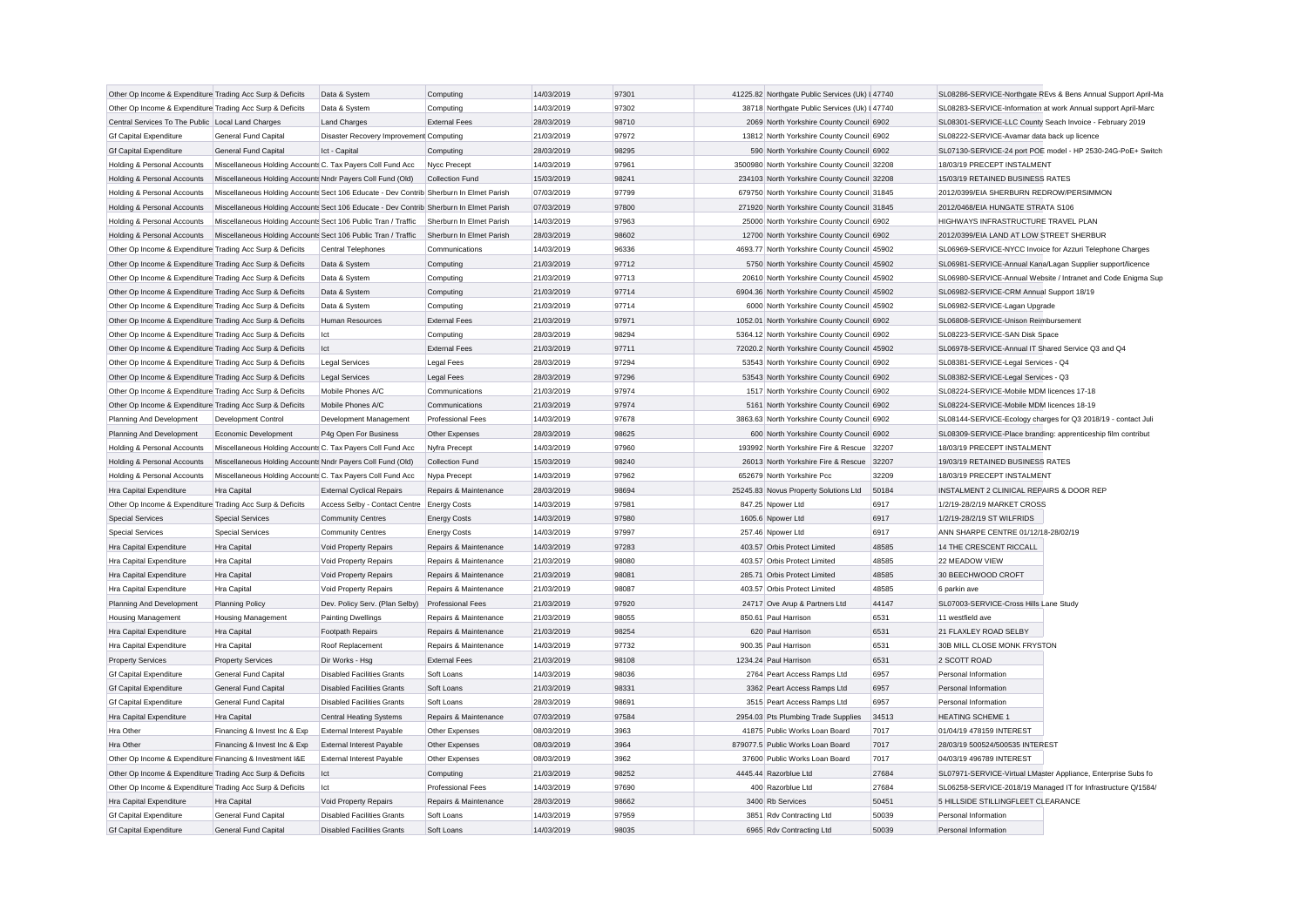| Corporate And Democratic Core Democratic Rep & Mgmnt      |                                | Chairmans Allowance                      | Members Allowances                       | 07/03/2019 | 97770 | 718.45 Reach Studios Limited               | 34724 | SL08232-SERVICE-Programme For Concert 16/3/19                 |
|-----------------------------------------------------------|--------------------------------|------------------------------------------|------------------------------------------|------------|-------|--------------------------------------------|-------|---------------------------------------------------------------|
| Corporate And Democratic Core Democratic Rep & Mgmnt      |                                | Chairmans Allowance                      | <b>Members Allowances</b>                | 21/03/2019 | 98300 | 253 Reach Studios Limited                  | 34724 | SL08005-SERVICE-Gala Concert Leaflet and Banner               |
| Other Op Income & Expenditure Trading Acc Surp & Deficits |                                | Access Selby - Contact Centre            | Repairs & Maintenance                    | 14/03/2019 | 97244 | 449.68 Rentokil Initial Uk Limited         | 7057  | SL08197-SERVICE-Initial Service period 28/2/19 - 27/5/19      |
| Planning And Development                                  | Economic Development           | P4g3 Growing Enterprise                  | Other Expenses                           | 07/03/2019 | 97772 | 3081 Richard Wood Associates Ltd           | 48516 | SL07455-SERVICE-Economic Partnership Facilitators' Commission |
| Planning And Development                                  | Development Control            | Development Management                   | Professional Fees                        | 21/03/2019 | 98104 | 595 Rosetta Landscape Design               | 6987  | SL08112-SERVICE-Report for Busk Lane, Church Fenton - TPO 01/ |
| Central Services To The Public Elections                  |                                | <b>Register Of Electors</b>              | Communications                           | 21/03/2019 | 97785 | 377.35 Royal Mail Group Plc                | 7100  | ELECTIONS RESPONSE SERVICE                                    |
| Other Op Income & Expenditure Trading Acc Surp & Deficits |                                | Postage Account                          | Communications                           | 28/03/2019 | 98394 | 1206.32 Royal Mail Group Plc               | 7100  | POSTAGE BUSINESS SUPPORT                                      |
| Housing General Fund                                      | Homelessness                   | Homeless Persons                         | Other Expenses                           | 22/03/2019 | 3984  | 474.2 Rsp Rail Travel Account              | 47022 | RAIL ACCOUNT SETTLEMENT                                       |
| <b>Environmental Services</b>                             | Recycling                      | Recycling                                | <b>External Fees</b>                     | 21/03/2019 | 97721 | 361 Ryedale Organics Ltd                   | 6694  | <b>WEEK 9 GREENWASTE</b>                                      |
| <b>Housing Management</b>                                 | <b>Housing Management</b>      | <b>Rent Project</b>                      | <b>External Fees</b>                     | 08/03/2019 | 3969  | 495.76 Santander                           | 6052  | FEB 2019 HOUSE & GARAGE RENTS                                 |
| Corporate And Democratic Core Democratic Rep & Mgmnt      |                                | Chairmans Allowance                      | <b>Members Allowances</b>                | 21/03/2019 | 98293 | 350 Sarah Knowles                          | 51172 | SL08026-SERVICE-Stilt Walkers - Gala Concert                  |
| <b>Housing General Fund</b>                               | Homelessness                   | <b>Homeless Persons</b>                  | Other Expenses                           | 14/03/2019 | 98100 | 406.19 Personal Information                | 46648 | Personal Information                                          |
| <b>Gf Capital Expenditure</b>                             | General Fund Capital           | Gis System                               | Computing                                | 21/03/2019 | 98067 | 4950 Scarborough Borough Council 7122      |       | SL06703-SERVICE-SCANNING                                      |
| <b>Gf Capital Expenditure</b>                             | General Fund Capital           | <b>Gis System</b>                        | Computing                                | 21/03/2019 | 98068 | 3700 Scarborough Borough Council 7122      |       | SL07218-SERVICE-Scanning                                      |
| Planning And Development                                  | Economic Development           | P4g3 Growing Enterprise                  | Central Establishment Charges 21/03/2019 |            | 98049 | 272.08 Scarthingwell Golf Course           | 49981 | SL08275-SERVICE-Room hire and catering 5th March SDBW         |
| <b>Environmental Services</b>                             | Regulatory Servics - Eh        | Taxi & Hire Licences                     | Licences/Licence Fees                    | 21/03/2019 | 98253 | 300 S D Turner Independent Trainer 47344   |       | SL08174-SERVICE-Quote for additional work for Taxi Licensing  |
| Planning And Development                                  | Economic Development           | P4g Open For Business                    | Other Expenses                           | 28/03/2019 | 98432 | 2000 Se7en Video Production Ltd            | 45367 | SL08353-SERVICE-Tour de Yorkshire film ¿ 50% prepayment (paym |
| Central Services To The Public Local Tax Collection       |                                | <b>Council Tax Collection</b>            | Other Expenses                           | 21/03/2019 | 98390 | 6450.4 Secure And Confidential Docum 49106 |       | SL08342-SERVICE-Annual Billing                                |
| Highways, Roads And Transpor Parking Services             |                                | Car Parks Enforcement                    | <b>External Fees</b>                     | 28/03/2019 | 98074 | 516.6 Security Plus Limited                | 36209 | SL08366-SERVICE-COLLECTION FOR CAR PARK METERS                |
| Corporate And Democratic Core Democratic Rep & Mgmnt      |                                | Chairmans Allowance                      | <b>Members Allowances</b>                | 07/03/2019 | 97807 | 500 Selby Abbey                            | 7142  | SL08241-SERVICE-Hire of the Abbey for 16/3/19                 |
| Housing General Fund                                      | <b>Housing Strategy</b>        | P4g Empty Homes                          | Other Expenses                           | 21/03/2019 | 98248 | 389 Selby Carpet Depot                     | 7148  | 12 WESTFIELD AVENUE CARPETS                                   |
| Planning And Development                                  | Economic Development           | P4g3 Growing Enterprise                  | Central Establishment Charges 28/03/2019 |            | 98559 | 500 Selby College                          | 7143  | SL08285-SERVICE-Trophies for Awards & Certificates - Apprenti |
| Planning And Development                                  | <b>Community Development</b>   | Community Engagement Forum External Fees |                                          | 21/03/2019 | 98299 | 1333.32 Selby District Avs                 | 7159  | SL06382-SERVICE-External Contractors - 28.02.2019             |
| <b>Environmental Services</b>                             | Regulatory Servics - Eh        | <b>Public Conveniences</b>               | Nndr                                     | 04/04/2019 | 98255 | 1276.6 Selby District Council              | 7151  | 1/4/19-31/3/20 BRIT CAR PARK SUPERLOO                         |
| <b>Environmental Services</b>                             | Regulatory Servics - Eh        | <b>Public Conveniences</b>               | Nndr                                     | 04/04/2019 | 98256 | 2700.5 Selby District Council              | 7151  | 1/4/19-31/3/20 PUBLIC CON STATION ROAD                        |
| Highways, Roads And Transpor Parking Services             |                                | Car Parks-Other                          | Nndr                                     | 04/04/2019 | 98268 | 7104.63 Selby District Council             | 7151  | 1/4/19-31/3/20 CJAPEL STREET CAR PARK                         |
| Highways, Roads And Transpor Parking Services             |                                | Car Parks-Other                          | Nndr                                     | 04/04/2019 | 98269 | 5646.5 Selby District Council              | 7151  | 1/4/19-31/3/20 BRITANNIA CAR PARK                             |
| Highways, Roads And Transpor Parking Services             |                                | Car Parks-Other                          | Nndr                                     | 04/04/2019 | 98277 | 968.81 Selby District Council              | 7151  | 1/4/19-31/3/20 12 LOW STREET CAR PARK                         |
| Highways, Roads And Transpor Parking Services             |                                | Car Parks Pay & Dis.                     | Nndr                                     | 04/04/2019 | 98266 | 18535.25 Selby District Council            | 7151  | 1/4/19-31/3/20 BACK MICK CAR PARK                             |
| Highways, Roads And Transpor Parking Services             |                                | Car Parks Pay & Dis.                     | Nndr                                     | 04/04/2019 | 98267 | 6505.75 Selby District Council             | 7151  | 1/4/19-31/3/20 PORTHOLME RD CAR PARK                          |
| Highways, Roads And Transpor Parking Services             |                                | Car Parks Pay & Dis                      | Nndr                                     | 04/04/2019 | 98270 | 4262.78 Selby District Council             | 7151  | 1/4/19-31/3/20 AUDUS STREETCAR PARK                           |
| Highways, Roads And Transpor Parking Services             |                                | Car Parks Pay & Dis                      | Nndr                                     | 04/04/2019 | 98271 | 2386.95 Selby District Council             | 7151  | 1/4/19-31/3/20 CHURCH HILL CAR PARK                           |
| Highways, Roads And Transpor Parking Services             |                                | Car Parks Pay & Dis.                     | Nndr                                     | 04/04/2019 | 98272 | 7848.23 Selby District Council             | 7151  | 1/4/19-31/3/20 MICK CAR PARK                                  |
| Highways, Roads And Transpor Parking Services             |                                | Car Parks Pay & Dis.                     | Nndr                                     | 04/04/2019 | 98273 | 6006.64 Selby District Council             | 7151  | 1/4/19-31/3/20 NEW LANE CAR PARK                              |
| Highways, Roads And Transpor Parking Services             |                                | Car Parks Pay & Dis.                     | Nndr                                     | 04/04/2019 | 98274 | 4489 Selby District Council                | 7151  | 1/4/19-31/3/20 SOUTH PARADE CAR PARK                          |
| Highways, Roads And Transpor Parking Services             |                                | Car Parks Pay & Dis.                     | Nndr                                     | 04/04/2019 | 98275 | 1598.54 Selby District Council             | 7151  | 1/4/19-31/3/20 PARK STREET CAR PARK                           |
| Highways, Roads And Transpor Parking Services             |                                | Car Parks Pay & Dis.                     | Nndr                                     | 04/04/2019 | 98279 | 3124.24 Selby District Council             | 7151  | 1/4/19-31/3/20 FORMER CIVIC REAR OF                           |
| <b>Housing Management</b>                                 | <b>Housing Management</b>      | Ousegate Hostel                          | Nndr                                     | 04/04/2019 | 98276 | 250.41 Selby District Council              | 7151  | 1/4/19-31/3/20 98 OUSEGATE LODGE                              |
| Non Distributed Costs                                     | Unused Facilities Costs        | <b>Barlby Crd</b>                        | Nndr                                     | 04/04/2019 | 98265 | 6383 Selby District Council                | 7151  | 1/4/19-31/3/20 CENTRAL REPAIR DEPOT                           |
| Non Distributed Costs                                     | <b>Unused Facilities Costs</b> | Tad Office - 43 Kirkgate                 | Nndr                                     | 04/04/2019 | 98288 | 2368.8 Selby District Council              | 7151  | 1/4/19-31/3/20 43 KIRKGATE                                    |
| Non Distributed Costs                                     | <b>Unused Facilities Costs</b> | <b>Unused Assets</b>                     | Nndr                                     | 04/04/2019 | 98285 | 8592.5 Selby District Council              | 7151  | 1/4/19-31/3/20 30-32 BRIDGE STREET TAD                        |
| <b>Non Distributed Costs</b>                              | <b>Unused Facilities Costs</b> | <b>Unused Assets</b>                     | Nndr                                     | 04/04/2019 | 98287 | 7056 Selby District Council                | 7151  | 1/4/19-31/3/20 OLD NATWEST SELBY                              |
| Other Op Income & Expenditure Trading Acc Surp & Deficits |                                | Civic Centre                             | Nndr                                     | 04/04/2019 | 98278 | 119952 Selby District Council              | 7151  | 1/4/19-31/3/20 CIVIC CENTRE                                   |
| Planning And Development                                  | Economic Development           | Prospect Centre Mr                       | Nndr                                     | 04/04/2019 | 98280 | 871.53 Selby District Council              | 7151  | 1/4/19-31/3/20 UNITS 8&9 PROSPECT CENTRE                      |
| Planning And Development                                  | Economic Development           | Prospect Centre Mr                       | Nndr                                     | 04/04/2019 | 98284 | 443.52 Selby District Council              | 7151  | 1/4/19-31/3/20 UNIT 2 PROSPECT CENTRE                         |
| Planning And Development                                  | Economic Development           | Swordfish Way M Rent                     | Nndr                                     | 04/04/2019 | 98286 | 3780 Selby District Council                | 7151  | 1/4/19-31/3/20 UNTI 2 SWORDISH WAY                            |
| Planning And Development                                  | Economic Development           | Swordfish W Gr Rent                      | Nndr                                     | 04/04/2019 | 98281 | 2822.4 Selby District Council              | 7151  | 1/4/19-31/3/20 UNIT 4 SWORDFISH WAY                           |
| Planning And Development                                  | Economic Development           | The Vivars Mr                            | Nndr                                     | 04/04/2019 | 98283 | 1537.2 Selby District Council              | 7151  | 1/4/19-31/3/20 UNIT 9 VIVARS INDUSTRIAL                       |
| <b>Property Services</b>                                  | <b>Property Services</b>       | Dir Works - Hsg                          | Nndr                                     | 04/04/2019 | 98282 | 2454.33 Selby District Council             | 7151  | 1/4/19-31/3/20 UNITS 7/8 VIVARS INDUSTRI                      |
| <b>Property Services</b>                                  | <b>Property Services</b>       | Dir Works - Hsg                          | Other Expenses                           | 21/03/2019 | 98088 | 3130.17 Selby District Council             | 7151  | voids and lodges                                              |
| <b>Special Services</b>                                   | <b>Special Services</b>        | <b>Pumping Stations</b>                  | Nndr                                     | 04/04/2019 | 98557 | 304.42 Selby District Council              | 7151  | Sewage disposal works                                         |
| <b>Housing Management</b>                                 | <b>Housing Management</b>      | <b>Painting Dwellings</b>                | Repairs & Maintenance                    | 14/03/2019 | 98020 | 3979.84 Selby Glass Ltd                    | 7172  | FEB 2019 STATEMENT                                            |
| Other Op Income & Expenditure Trading Acc Surp & Deficits |                                | <b>Human Resources</b>                   | <b>Professional Fees</b>                 | 14/03/2019 | 98072 | 700 Selby Healthcare Ltd                   | 31239 | SL08259-SERVICE-OH Services - February 2019                   |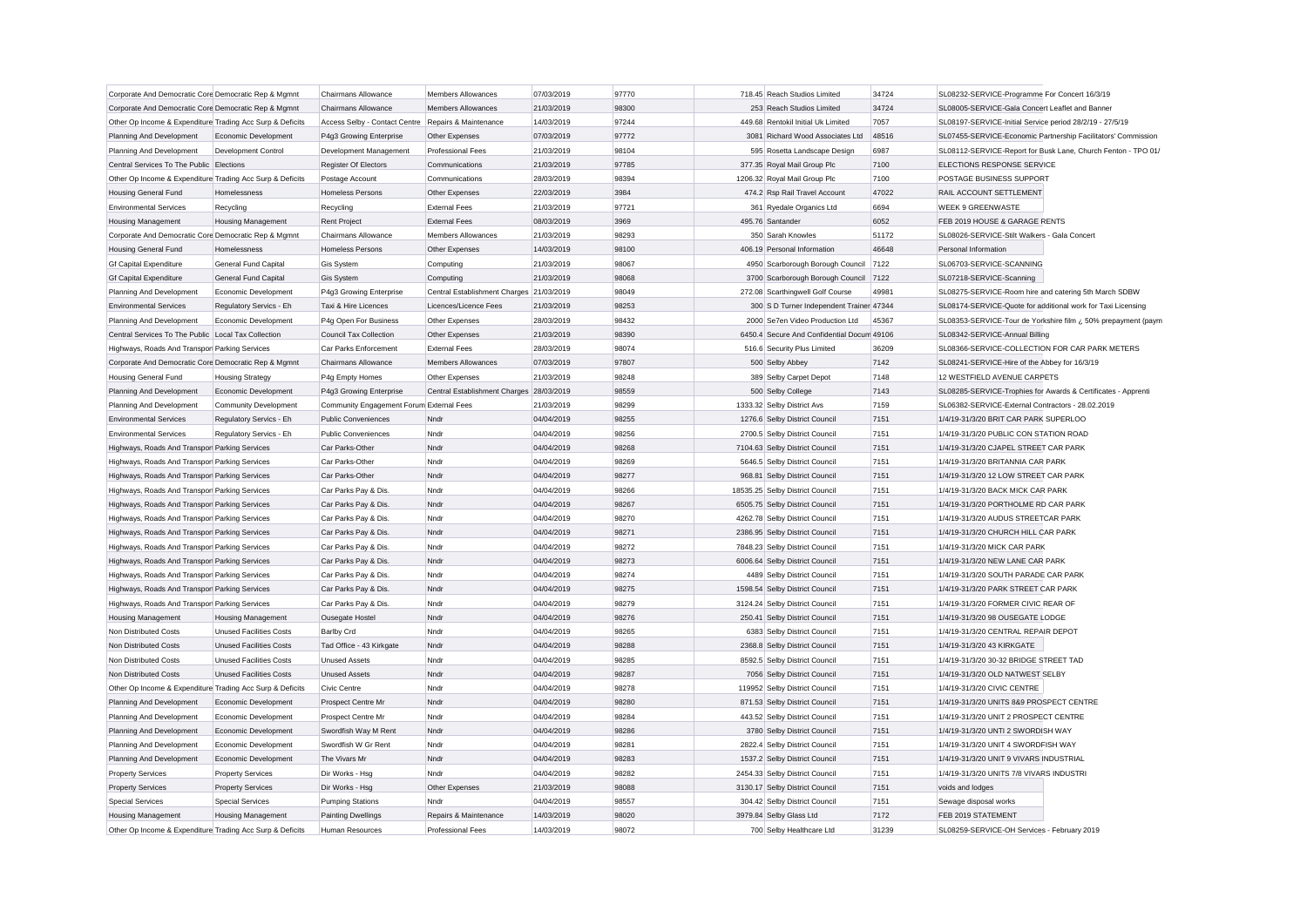| <b>Environmental Services</b>                             | <b>Street Cleansing</b>    | <b>Street Cleansing</b>                      | <b>External Fees</b>         | 21/03/2019 | 97531 |                         | 500 S & G Taperell                           | 7303  | FEB 2019 RENTAL OF SKIPS/STORAGE AREA                         |                                                               |
|-----------------------------------------------------------|----------------------------|----------------------------------------------|------------------------------|------------|-------|-------------------------|----------------------------------------------|-------|---------------------------------------------------------------|---------------------------------------------------------------|
| <b>Property Services</b>                                  | <b>Property Services</b>   | Dir Works - Hsg                              | <b>External Fees</b>         | 21/03/2019 | 97532 | 1040.6 S & G Taperell   |                                              | 7303  | FEB 2019 DISPOSAL OF WOOD WASTE                               |                                                               |
| <b>Property Services</b>                                  | <b>Property Services</b>   | Dir Works - Hsg                              | <b>External Fees</b>         | 28/03/2019 | 98398 | 1963.4 S & G Taperell   |                                              | 7303  | SKIP AND DISPOSAL OF WASTE                                    |                                                               |
| Central Services To The Public Elections                  |                            | Elections                                    | Printing/Stationery/Gen Exps | 28/03/2019 | 98711 |                         | 25725 Shaw & Sons Ltd                        | 7192  | SL07857-SERVICE-VotePod Booths                                |                                                               |
| <b>Gf Capital Expenditure</b>                             | General Fund Capital       | <b>Disabled Facilities Grants</b>            | Soft Loans                   | 28/03/2019 | 98692 |                         | 4165 Sherwood Property Building Ser 35336    |       | Personal Information                                          |                                                               |
| <b>Hra Capital Expenditure</b>                            | Hra Capital                | Sheltered Homes Adaption                     | Repairs & Maintenance        | 28/03/2019 | 98638 |                         | 1300 Sherwood Property Building Ser 35336    |       | Personal Information                                          |                                                               |
| Hra Capital Expenditure                                   | Hra Capital                | Sheltered Homes Adaption                     | Repairs & Maintenance        | 28/03/2019 | 98639 |                         | 1228 Sherwood Property Building Ser 35336    |       | Personal Information                                          |                                                               |
| Hra Capital Expenditure                                   | Hra Capital                | Sheltered Homes Adaption                     | Repairs & Maintenance        | 28/03/2019 | 98640 |                         | 1300 Sherwood Property Building Ser 35336    |       | Personal Information                                          |                                                               |
| Hra Capital Expenditure                                   | Hra Capital                | <b>Fencing Programme</b>                     | Repairs & Maintenance        | 28/03/2019 | 98619 |                         | 9347 Simon Calvert Contractors Ltd 44422     |       | INSTALMENT 9 FENCING CONTRACT                                 |                                                               |
| Hra Capital Expenditure                                   | Hra Capital                | Void Property Repairs                        | Repairs & Maintenance        | 07/03/2019 | 97286 |                         | 975 S & J K Decorating                       | 49665 | 6 THE CLOSE TOWTON                                            |                                                               |
| Hra Capital Expenditure                                   | Hra Capital                | <b>Void Property Repairs</b>                 | Repairs & Maintenance        | 07/03/2019 | 97682 |                         | 2512 S & J K Decorating                      | 49665 | 2 MOORLAND SOUTH DUFFIELD YO8 6TD                             |                                                               |
| Hra Capital Expenditure                                   | Hra Capital                | Void Property Repairs                        | Repairs & Maintenance        | 21/03/2019 | 97782 |                         | 400 S & J K Decorating                       | 49665 | 28 BEECHTREE RD TADCASTER LS24 9LW                            |                                                               |
| Hra Capital Expenditure                                   | Hra Capital                | Void Property Repairs                        | Repairs & Maintenance        | 21/03/2019 | 98239 |                         | 450 S & J K Decorating                       | 49665 | 3 BRIGHT WALK                                                 |                                                               |
| Hra Capital Expenditure                                   | Hra Capital                | Void Property Repairs                        | Repairs & Maintenance        | 28/03/2019 | 98309 |                         | 300 S & J K Decorating                       | 49665 | 15A MANOR GARTH                                               |                                                               |
| Other Op Income & Expenditure Trading Acc Surp & Deficits |                            | Ict                                          | Computing                    | 14/03/2019 | 97578 | 3679.92 Softcat Plc     |                                              | 31771 |                                                               | SL08150-SERVICE-Basic Support Coverage VMWare vCenter Server  |
| <b>Housing General Fund</b>                               | <b>Housing Strategy</b>    | Pfi Scheme (Housing)                         | Other Expenses               | 21/03/2019 | 97717 |                         | 32686.92 South Yorkshire Housing Ass Lt 7239 |       | FEB 2019 SELBY UNITARY CHARGE                                 |                                                               |
| <b>Environmental Services</b>                             | <b>Trade Waste</b>         | <b>Clinical Waste</b>                        | <b>External Fees</b>         | 21/03/2019 | 97922 | 440.19 Srcl Ltd         |                                              | 7251  | FEB 2019 HAZ SHARPS WASTE                                     |                                                               |
| <b>Housing General Fund</b>                               | <b>Housing Strategy</b>    | P4q3 Olympia Park                            | Other Expenses               | 07/03/2019 | 97815 |                         | 6110 Start Regeneration Llp                  | 48284 |                                                               | SL08158-SERVICE-Olympia Park Project Manager Commission Exten |
| Corporate And Democratic Core Democratic Rep & Mgmnt      |                            | Chairmans Allowance                          | <b>Members Allowances</b>    | 21/03/2019 | 98388 |                         | 500 Steven Birks                             | 51379 | SL08347-SERVICE-Neirly Diamond - Gala Concert Performance     |                                                               |
| Hra Capital Expenditure                                   | Hra Capital                | <b>Disabled Adaptation Work</b>              | Repairs & Maintenance        | 14/03/2019 | 97463 |                         | 726.03 Supra Uk Limited                      | 27438 | SL08151-S0205016-KEY SAFE SLIMLINE                            |                                                               |
| <b>Housing General Fund</b>                               | <b>Housing Strategy</b>    | P4g Empty Homes                              | Other Expenses               | 07/03/2019 | 97806 |                         | 400 Swc (Selby) Ltd                          | 51320 | Personal Information                                          |                                                               |
| <b>Gf Capital Expenditure</b>                             | General Fund Capital       | <b>Disabled Facilities Grants</b>            | Soft Loans                   | 14/03/2019 | 97958 | 10335.5 Terry Group Ltd |                                              | 7318  | Personal Information                                          |                                                               |
| <b>Gf Capital Expenditure</b>                             | General Fund Capital       | <b>Disabled Facilities Grants</b>            | Soft Loans                   | 14/03/2019 | 98034 |                         | 10193 Terry Group Ltd                        | 7318  | Personal Information                                          |                                                               |
| <b>Housing General Fund</b>                               | <b>Housing Strategy</b>    | P4g3 Stepping Up Hsg Delivery Other Expenses |                              | 07/03/2019 | 97814 | 5750 Thalweg Ltd        |                                              | 51294 | SL08238-SERVICE-Housing and Regen Maternity Cover - HDP       |                                                               |
| <b>Housing General Fund</b>                               | <b>Housing Strategy</b>    | P4g3 Stepping Up Hsg Delivery Other Expenses |                              | 14/03/2019 | 97813 | 6250 Thalweg Ltd        |                                              | 51294 | SL08238-SERVICE-Housing and Regen Maternity Cover - HDP       |                                                               |
| Other Op Income & Expenditure Trading Acc Surp & Deficits |                            | <b>Democratic Services</b>                   | <b>Training Expenses</b>     | 21/03/2019 | 97811 |                         | 545 The Association Of Electoral Ad 22369    |       | SL08229-SERVICE-AEA Parish Matters Course DD &GM 1/7/19       |                                                               |
| <b>Cultural And Related Services</b>                      | Tourism                    | P4g3 Tourism & Culture                       | Other Expenses               | 28/03/2019 | 98700 |                         | 1800 The Audience Agency                     | 51036 | SL07873-SERVICE-Cultural Audience Analysis and Monitoring     |                                                               |
| <b>Cultural And Related Services</b>                      | Tourism                    | P4g3 Tourism & Culture                       | Other Expenses               | 28/03/2019 | 98701 |                         | 945 The Audience Agency                      | 51036 | SL08321-SERVICE-VE Strategy-Area Profile Reports for East Rid |                                                               |
| <b>Housing General Fund</b>                               | Homelessness               | <b>Homeless Persons</b>                      | Other Expenses               | 28/03/2019 | 98674 |                         | 840 Personal Information                     | 43542 | Personal Information                                          |                                                               |
| <b>Housing General Fund</b>                               | Homelessness               | Homeless Persons                             | Other Expenses               | 28/03/2019 | 98675 |                         | 780 Personal Information                     | 43542 | Personal Information                                          |                                                               |
| Housing General Fund                                      | Homelessness               | <b>Homeless Persons</b>                      | Other Expenses               | 28/03/2019 | 98675 |                         | 960 Personal Information                     | 43542 | Personal Information                                          |                                                               |
| <b>Housing General Fund</b>                               | Homelessness               | <b>Homeless Persons</b>                      | Other Expenses               | 28/03/2019 | 97783 |                         | 260 Personal Information                     | 47230 | Personal Information                                          |                                                               |
| <b>Environmental Services</b>                             | Recycling                  | Recycling                                    | <b>External Fees</b>         | 07/03/2019 | 97516 |                         | 448.56 The Maltings Organic Treatmen 35116   |       | GREENWASTE W/E 24/02/2019                                     |                                                               |
| <b>Environmental Services</b>                             | Recycling                  | Recycling                                    | <b>External Fees</b>         | 07/03/2019 | 97731 |                         | 1070.64 The Maltings Organic Treatmen 35116  |       | W/E 03/03/19 GREENWASTE                                       |                                                               |
| <b>Environmental Services</b>                             | Recycling                  | Recycling                                    | <b>External Fees</b>         | 21/03/2019 | 98058 |                         | 877.68 The Maltings Organic Treatmen 35116   |       | greenwaste w/e 10/03/2019                                     |                                                               |
| <b>Environmental Services</b>                             | Recycling                  | Recycling                                    | <b>External Fees</b>         | 28/03/2019 | 98365 |                         | 584.28 The Maltings Organic Treatmen 35116   |       | GREENWASTE W/E 17/03/2019                                     |                                                               |
| <b>Environmental Services</b>                             | Recycling                  | Recycling                                    | <b>External Fees</b>         | 28/03/2019 | 98641 |                         | 488.16 The Maltings Organic Treatmen 35116   |       | W/E 24/03/19 GREENWASTE                                       |                                                               |
| <b>Environmental Services</b>                             | Regulatory Servics - Eh    | Taxi & Hire Licences                         | Advertising                  | 28/03/2019 | 97954 | 370.16 Tmp (Uk) Ltd     |                                              | 5101  |                                                               | SL08231-SERVICE-Advert for Selby Times 7.3.19 for Hackney Car |
| Planning And Development                                  | Development Control        | Development Management                       | Advertising                  | 14/03/2019 | 97457 | 425.22 Tmp (Uk) Ltd     |                                              | 5101  | SL08122-SERVICE-Advert - The Press (Additional Advert) 21.02. |                                                               |
| Planning And Development                                  | Development Control        | Development Management                       | Advertising                  | 14/03/2019 | 97458 | 315.44 Tmp (Uk) Ltd     |                                              | 5101  | SL08122-SERVICE-Advert - Wetherby News 21.02.19               |                                                               |
| Planning And Development                                  | <b>Development Control</b> | Development Management                       | Advertising                  | 14/03/2019 | 97460 | 369.48 Tmp (Uk) Ltd     |                                              | 5101  | SL08122-SERVICE-Advert - The Press 21.02.19                   |                                                               |
| Planning And Development                                  | Development Control        | Development Management                       | Advertising                  | 28/03/2019 | 98576 | 315.44 Tmp (Uk) Ltd     |                                              | 5101  | SL08311-SERVICE-Advert - Wetherby News 21.03.19               |                                                               |
| Planning And Development                                  | Development Control        | Development Management                       | Advertising                  | 28/03/2019 | 98577 | 536.71 Tmp (Uk) Ltd     |                                              | 5101  | SL08311-SERVICE-Advert - The Press 21.03.19                   |                                                               |
| <b>Housing General Fund</b>                               | <b>Supporting People</b>   | Warden Lifeline Service                      | Other Expenses               | 14/03/2019 | 97052 |                         | 295 Tunstall Healthcare (Uk) Ltd             | 7363  | SL07989-SERVICE-Epilepsy sensor                               |                                                               |
| <b>Property Services</b>                                  | <b>Property Services</b>   | Dir Works - Hsg                              | <b>Running Costs</b>         | 07/03/2019 | 97804 | 763.45 Uk Fuels Ltd     |                                              | 7373  | <b>FUEL SERVICE</b>                                           |                                                               |
| <b>Property Services</b>                                  | <b>Property Services</b>   | Dir Works - Hsg                              | <b>Running Costs</b>         | 14/03/2019 | 98101 | 587.14 Uk Fuels Ltd     |                                              | 7373  | <b>FUEL SERVICES</b>                                          |                                                               |
| <b>Property Services</b>                                  | <b>Property Services</b>   | Dir Works - Hsg                              | <b>Running Costs</b>         | 21/03/2019 | 98427 | 689.68 Uk Fuels Ltd     |                                              | 7373  | fuel                                                          |                                                               |
| <b>Property Services</b>                                  | <b>Property Services</b>   | Dir Works - Hsg                              | <b>Running Costs</b>         | 28/03/2019 | 98663 | 734.69 Uk Fuels Ltd     |                                              | 7373  | <b>FUEL SERVICE</b>                                           |                                                               |
| <b>Special Services</b>                                   | <b>Special Services</b>    | <b>Community Centres</b>                     | Repairs & Maintenance        | 21/03/2019 | 98090 |                         | 377.3 Universal Fire Protection              | 7386  | insection and products Rosemary house                         |                                                               |
| Planning And Development                                  | <b>Development Control</b> | Development Management                       | Professional Fees            | 28/03/2019 | 98069 |                         | 3665 Valuation Office Agency                 | 7399  |                                                               | SL07436-SERVICE-2018/1074/DOV - Weeland Road, Eggborough - CL |
| <b>Environmental Services</b>                             | Regulatory Servics - Eh    | Taxi & Hire Licences                         | Licences/Licence Fees        | 21/03/2019 | 98037 |                         | 292.72 Vip System Limited                    | 49432 | SL08227-SERVICE-060023 - Platform Universal Size 4            |                                                               |
| <b>Environmental Services</b>                             | Regulatory Servics - Eh    | Taxi & Hire Licences                         | <b>Running Costs</b>         | 07/03/2019 | 96778 | 942.5 Watsons           |                                              | 7429  | JAN 2019 29 TAXI TESTS CARRIED OUT                            |                                                               |
| <b>Environmental Services</b>                             | Regulatory Servics - Eh    | Taxi & Hire Licences                         | <b>Running Costs</b>         | 21/03/2019 | 97996 | 877.5 Watsons           |                                              | 7429  | <b>TAXI TESTS</b>                                             |                                                               |
|                                                           |                            |                                              |                              |            |       |                         |                                              |       |                                                               |                                                               |